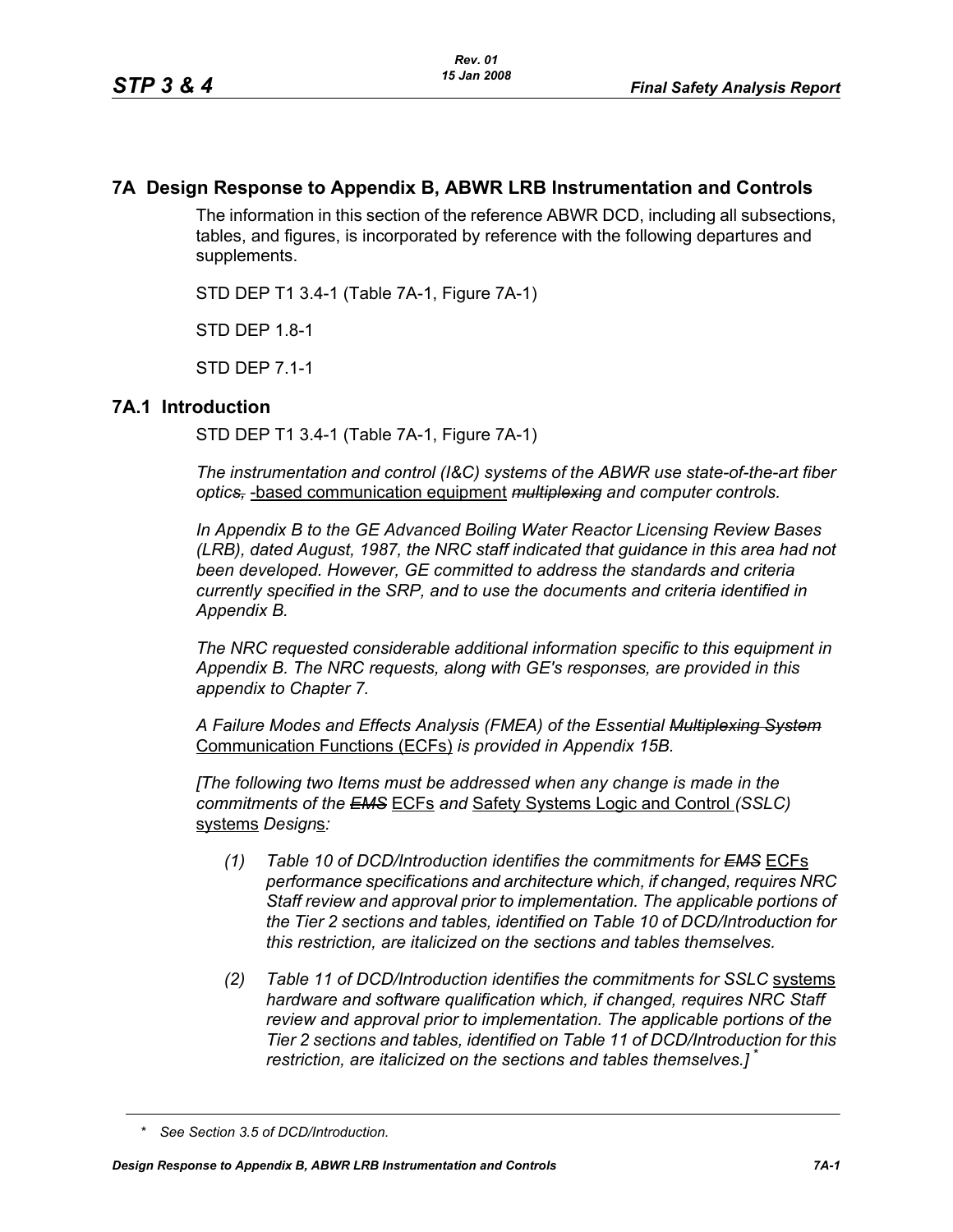# **7A.2 [Multiplexing Systems]**

STD DEP T1 3.4-1 (Table 7A-1, Figure 7A-1)

STD DEP 1.8-1

*NRC Request (1)—Provide a complete list of components (pumps, valves, etc.) whose actuation, interlock, or status indication is dependent on the proper operation of each Class 1E multiplexer.*

**Revised** *Response (1)—*Class 1E multiplexers are not used in more modern I&C systems. Safety-related data communication is performed as an integral function of the SSLC systems. *The* A typical *list* of components whose actuation, interlock, or status indication depends on the proper operation of SSLC equipment implementing these essential communication functions (ECFs) *is provided as Table 7A.1. It was obtained by extraction from the multiplexer* an early version of the ABWR *I/O database which reflects information* that was *available on the system P&ID and IBD drawing* at the time of design certification. The inventory of components satisfying this criteria is subject to change as the detailed design is implemented.

*NRC Request (2***)***—For the components cited above, describe the means of remote or local control (other than by cutting wires or jumpering) that may be employed should the multiplexer fail.*

**Revised** *Response (2)—*Class 1E multiplexers are not used. Safety-related data communication is performed as an integral function of the SSLC systems. *All Class-1E multiplex* SSLC *hardware is designed to meet the single-failure criteria. Systems which employ such hardware have redundant channels* divisions of equipment *such that no single failure of any MUX unit* SSLC component, including those implementing the ECFs *could jeopardize any safety system action. In addition, local control is provided, via the Remote Shutdown System, to bring the reactor to shutdown conditions in event of multiple safety system failures or evacuation of the control room. The Remote Shutdown System is hard-wired and therefore provides diversity to the MUX* SSLC *interfaces.*

*NRC Request (3)—Describe the multiplexer pre-operational test program.*

**Revised** *Response (3)—*Multiplexers are not used. Safety-related data communication is performed as an integral function of the SSLC systems. Non-safety data communication is performed by the Plant Data Network (PDN) and dedicated system level communication links. *The pre-operational test program will test the multiplexers* data communication functions (DCFs) *concurrently with instrumentation and control functional loop checks. As each input to a remote multiplexing unit (RMU)* an input/output (I/O) device *is simulated using a suitable input device, the required outputs shall be verified correct. In this manner, all hardware and software are confirmed concurrently.*

*Equipment verifications of the individual multiplexing units* I/O devices *are performed at the factory and typically include detailed component level tests which require special*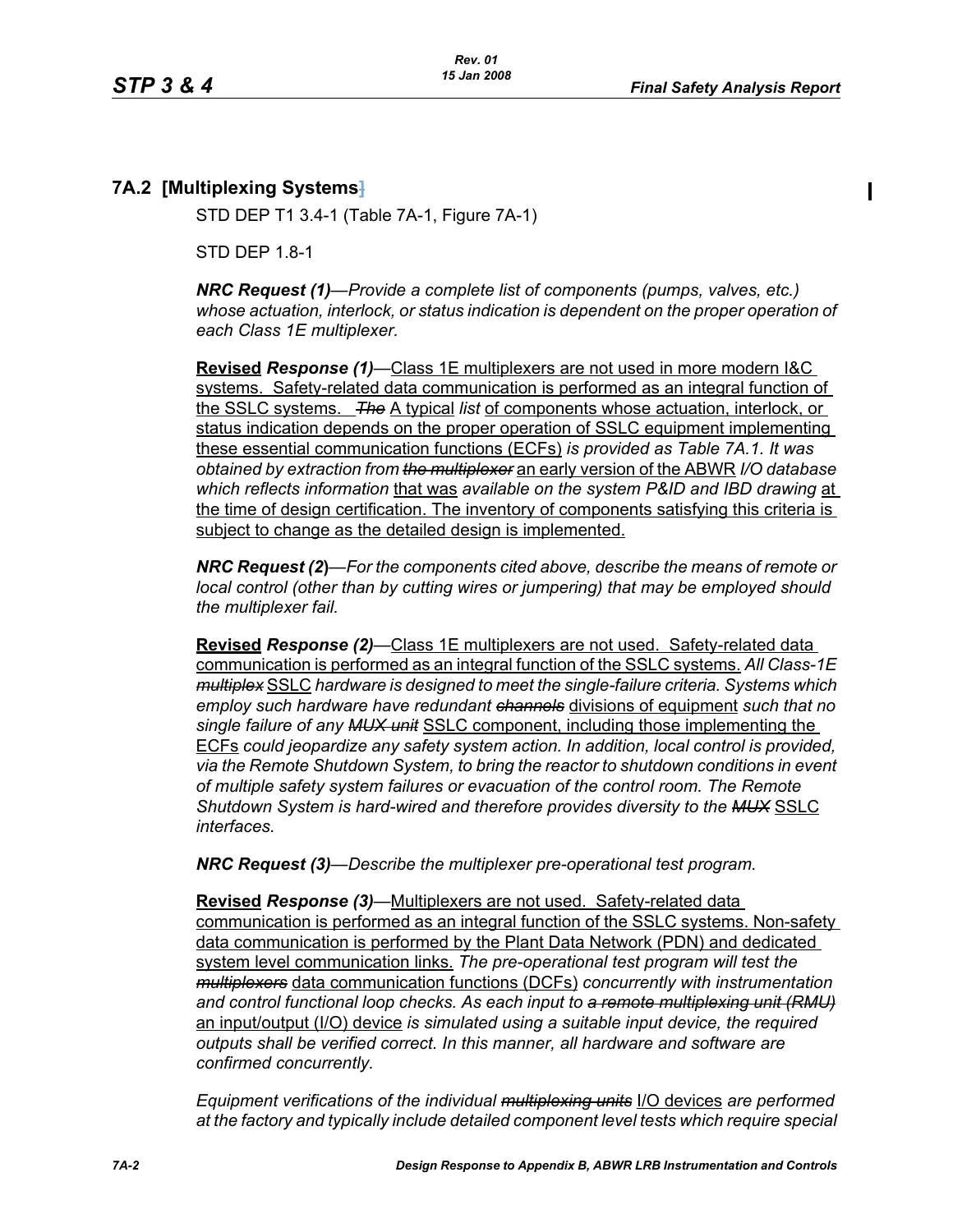*test apparatus and technical expertise. Any malfunctioning not found during factory testing will be detected during pre- operational tests of instrument loops.*

*Testing shall include* Preoperational testing includes *instrument loop checks*, and *calibration verification tests and response time verification tests as described in ANSI/IEEE-338.* Factory testing includes response time verification tests on the digital logic processing equipment. The fact that logic is implemented as firmware on processors that include self testing of processor frequency eliminate the need to repeat response time verification tests on this equipment during preoperational testing. *If possible, the entire instrument loop shall be tested from sensor to output device(s). Otherwise, suitable input devices shall be used to simulate process inputs and the system outputs verified to be acceptable.*

*In addition to the testing described above, tests shall be developed to verify system redundancy and electrical independence* (ITAAC Table 3.4-1 Item 3)*.*

*NRC Request (4)—Describe the test and/or hardware features employed to demonstrate fault tolerance to electromagnetic interference.*

**Revised** *Response (4)—One major deterrence to electromagnetic interference (EMI) in the multiplexing system* ECFs *is the use of fiber optic data links as the transmission medium. Optical fiber, being a non- electrical medium, has the inherent properties of immunity to electrical noise (EMI,* radio frequency interference *(RFI), and lightning), point-to-point electrical isolation, and the absence of conventional transmission line effects. Fiber optic multiplexing* media *is also unaffected by the radiated noise from high voltage conductors, by high frequency motor control drives, and by transient switching pulses from electromagnetic contactors or other switching devices.* 

*However, the electrical-to-optical interface at the transmitting and receiving ends must still be addressed to ensure complete immunity to EMI. The control equipment containing the electrical circuitry use standard techniques for shielding, grounding, and filtering and are mounted in grounded equipment panels provided with separate instrument ground buses. Panel location, particularly in local areas, is carefully chosen to minimize noise effects from adjacent sources. The use of fiber optic cables ensures that current-carrying ground loops will not exist between the control room and local areas.* 

*The use of redundancy provides the other major deterrence to EMI effects. The*  equipment implementing the *safety-related multiplexing system* ECFs *uses redundant optical channels* cables *within each separated electrical division. The systems* divisions *are independent and will run asynchronously with respect to each other with no* limited *communication between divisions. However, data communication and transfer is synchronized within each division itself. This arrangement provides fault tolerance to EMI or other noise occurring in isolated locations.* 

*During normal operation, multiplexing system* data communication *performance will be monitored by online tests such as parity checks, data checks (boundary and range), and transmission timing. If response time requirements permit, error correcting*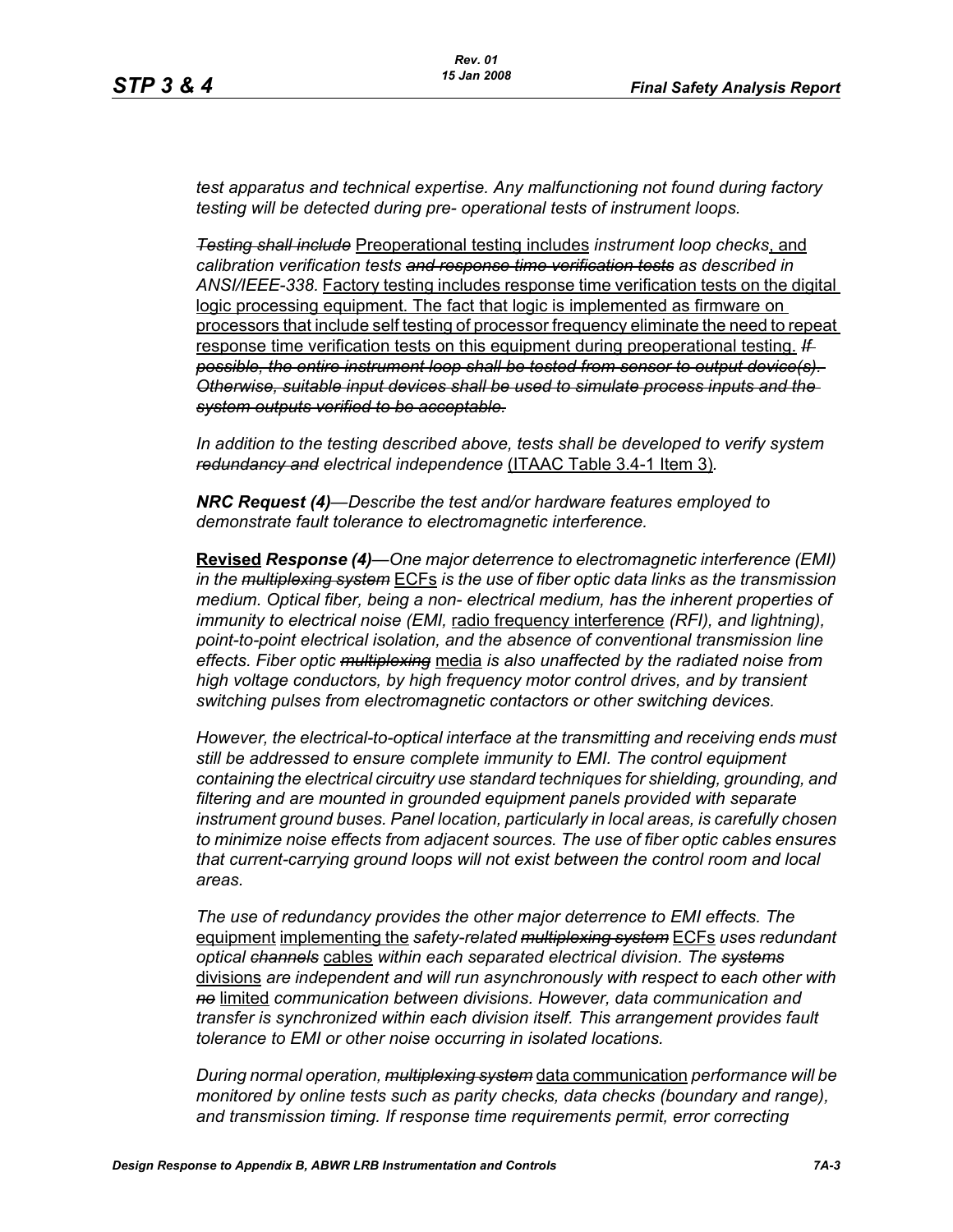$\blacksquare$ 

*algorithms may be applied to mask noise effects. Periodic surveillance using offline tests such as bit error rate will be used to verify overall system integrity.*

*As part of the pre-operational test program [see Request (3)], the systems will be subjected to EMI testing. EMI and RFI test measurements will be developed using the guidelines described in ANSI/IEEE-C63.12, "American National Standard for Electromagnetic Compatibility Limits—Recommended Practice." For testing susceptibility to noise generation from portable radio transceivers, tests will be developed from ANSI/IEEE-C37.90.2, "IEEE Trial-Use Standard, Withstand Capability of Relay Systems to Radiated Electromagnetic Interference from Transceivers." Section 5.5.3 of this standard describes tests for digital equipment using clocked logic circuits.*

*With the system connected, each multiplexing* I/O *unit (one at a time) will be required to demonstrate immunity to the defined conducted and radiated tests. Units shall also comply with standard surge withstand capability tests, as follows:*

- *(a) ANSI/IEEE-C62.41—"Guide for Surge Voltages in Low-Voltage AC Power Circuits."*
- *(b) ANSI/IEEE-C62.45—"Guide on Surge Testing for Equipment Connected to Low- Voltage AC Power Circuits."*

*The interconnecting fiber optic links of the multiplexing system and SSLC* systems *are not subject to EMI effects.*

*For design guidance and additional test development guidance, the following military standards shall be used:*

- *(a) MIL-STD-461C* E*—"Electromagnetic Emission and Susceptibility Requirements for the Control of Electromagnetic Interference."*
- *(b) MIL-STD-462—"Measurement of Electromagnetic Interference Characteristics."* Not Used

*Due to the comprehensive nature of these documents, their applicability to ground, airborne, and shipboard equipment, and the differences in requirements for the Army, Navy and Air Force, the use of these standards shall be limited to the susceptibility requirements and limits for class A3 equipment and subsystems (ground, fixed). Within these limits, the guidelines for Army procurements only shall be used. Tests for transmitting and receiving equipment, power generators, and special purpose military devices are not applicable.*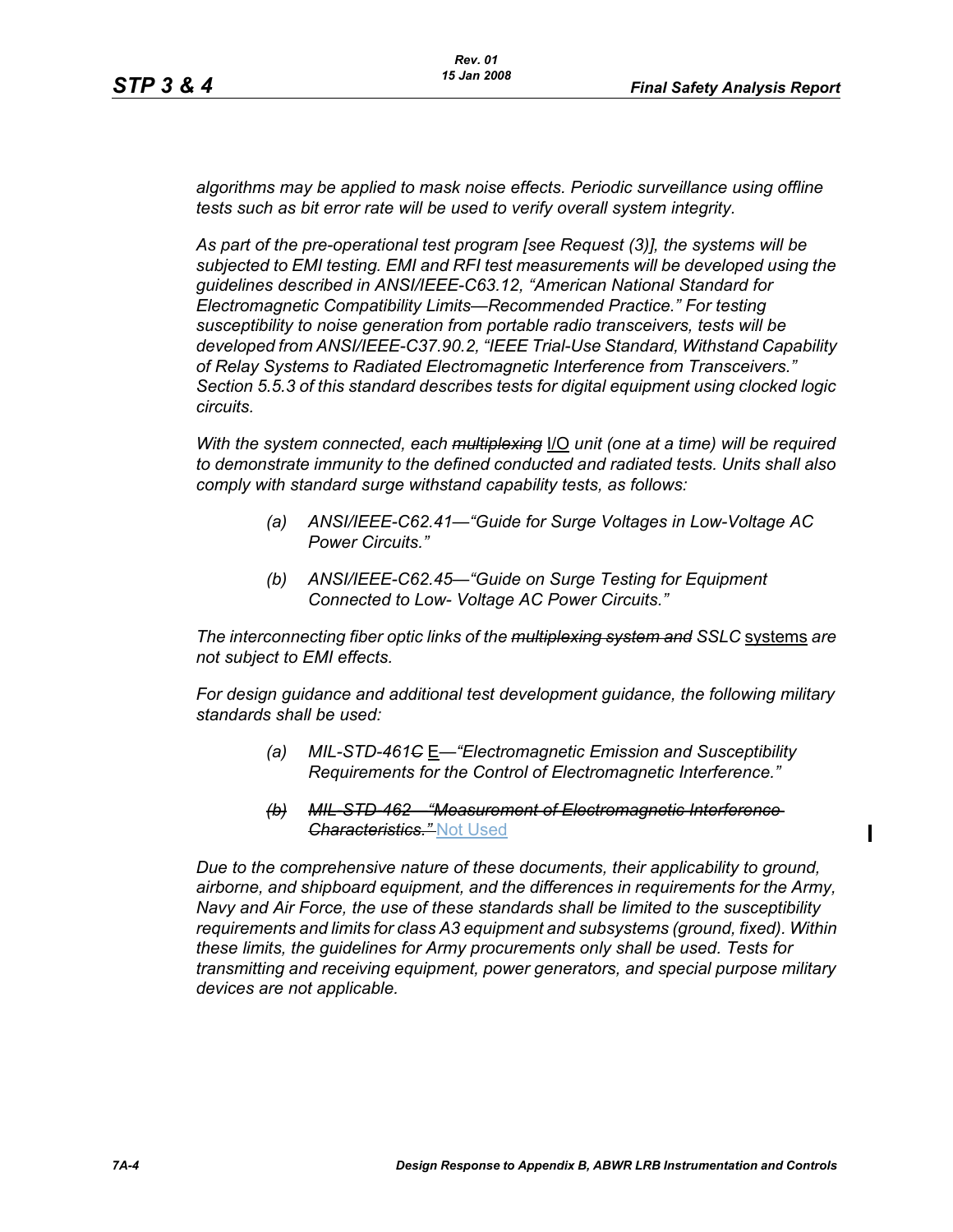*[To facilitate achieving* **electromagnetic compatibility (***EMC***)** *compliance, system and equipment grounding and shielding practices will follow the guidance of the standards listed below:*

- *(a) EEE Std. 518, "Guide for the Installation of Electrical Equipment to Minimize Electrical Noise Inputs to Controllers from External Sources."*
- *(b) EEE Std. 1050, "Guide for Instrumentation and Control Equipment Grounding in Generating Stations."] \**

*NRC Request (5)*—*Describe the interconnection, if any, of any Class 1E multiplexer to non-Class 1E devices such as the plant computer.* 

**Revised** *Response* **(5)***—*Class 1E multiplexers are not used. Safety-related data communication is performed as an integral function of the SSLC systems. *The interconnection of Class 1E multiplexers communication devices to non-Class 1E devices is done using fiber optic cable. The fiber optic cable will provide the necessary isolation.* 

*The plant process computer is* Non-Class 1E devices are *connected to a buffer module (memory storage module). Information is stored in this module by the 1E MUX units* communication interface equipment *for access by the process computer* non-Class 1E devices*, thus preventing any interruption by the Non 1E process computer* devices *on the 1E* communication functions.

*NRC Request (6)—Describe the online test and/or diagnostic features that may be employed, including any operator alarms/indicators and their locations.* 

**Revised** *Response (6)—The EMS self-test system relies on the Safety System Logic and Control (SSLC) test control unit, though it has also its own local self-test system. Local self-test in each EMS unit continues to provide diagnostic readout even if the test control unit fails.* (An EMS is not used.)

*A continuously operating self-test system checks all data transmission and provides operators with fault information and fault location through dedicated alarms and computer output. The self-test system operation or its failure cannot harm the operation of the safety systems.*

*Figure 7A-1 shows the general concept of the EMS interface with the test control unit. The online test and diagnostic features including operator alarms and location are detailed as follows:*

- *Self-test locates a fault down to the processing module level and provides positive local identification of the failed device.*
- *A periodic, automatic test feature verifies proper operation of the EMS* ECFs*.*

*<sup>\*</sup> See Section 7A.1(2) amd 7A.1(1).*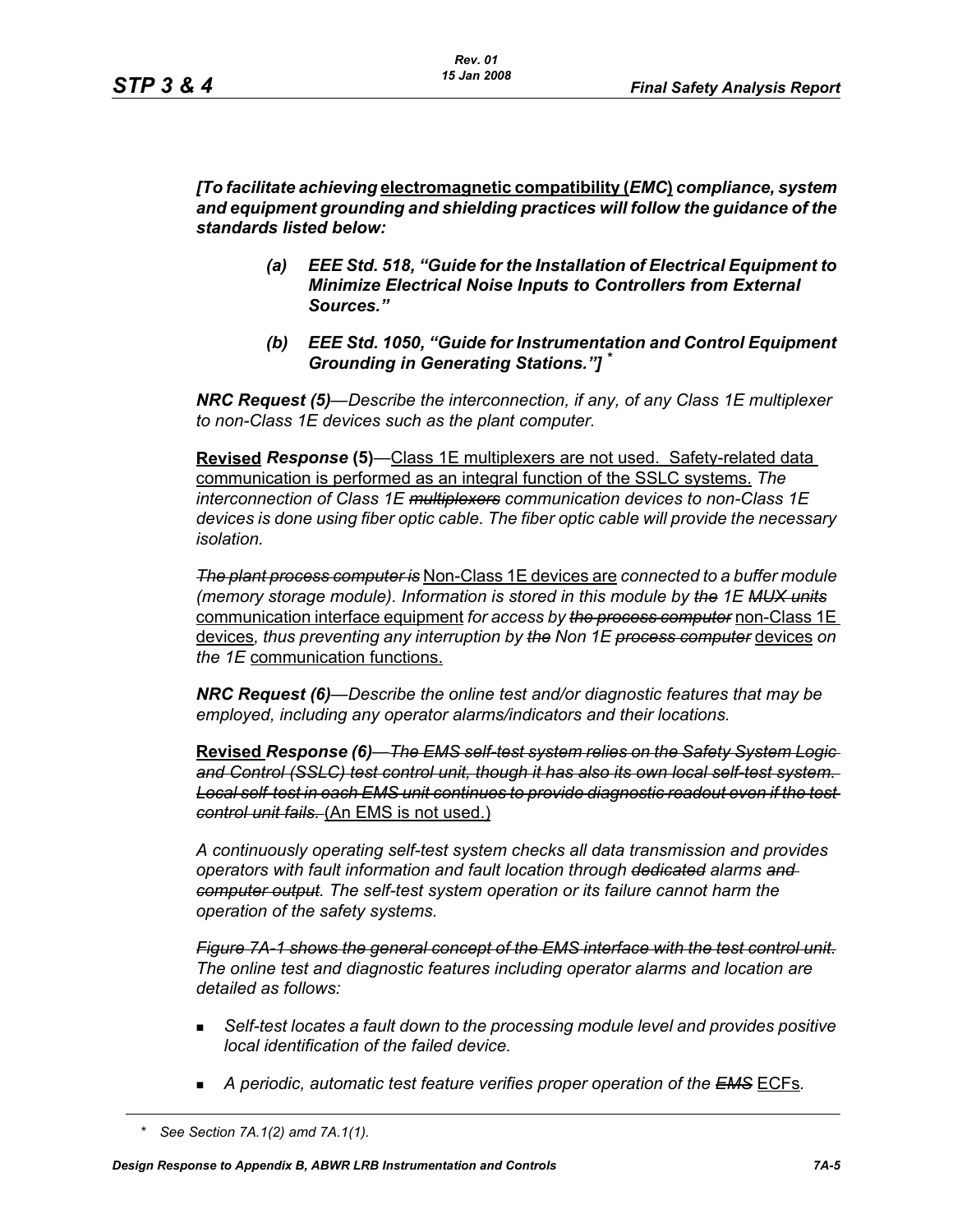- *Detection of fatal (affects signal transmission) and non-fatal (does not affect signal transmission) errors is annunciated and relayed to the computer. Operators are informed on the type of malfunction and its location.*
- *Local self-test* Self-test *is continuous. System end-to-end test is initiated* as an offline test *in one division at a time by communication between test units in each division.*
- *The logic returns to its original state after the test sequence is completed. Indications of test status (normal or in-test) and results (pass, fail) is provided.*
- *The test function does not degrade system reliability. The test circuitry is physically and electrically separated and isolated from the functional circuitry insofar as possible. Testing will not cause actuation of the driven equipment.*
- *Automatic initiation signals from plant sensors override an automatic test sequence and perform the required safety function.*
- *Failure of the test control unit does not affect the safety system functional logic.*

*NRC Request (7)—Describe the multiplexer power sources.*

**Revised** *Response (7)—*Multiplexers are not used. Safety related data communication is performed as an integral function of the SSLC systems. *The multiplexer system* equipment implementing the ECFs *receives its power from the four-divisional battery*-backed *125 VDC* VAC *buses (*uninterruptible*). These are discussed in Subsection 8.3.2 and illustrated in Figure 8.3-4.*

*NRC Request (8)—Describe the dynamic response of the multiplexers to momentary interruptions of AC power.*

**Revised** *Response (8)—*Multiplexers are not used. Safety-related data communication is performed as an integral function of the SSLC systems. *Each of the four divisions of the multiplexer system SSLC systems is fed by the corresponding division of the 125 VDC battery. Therefore, the ECFs will not be affected by momentary interruption to the AC power. Extended losses of power in any division would not affect operations of safety functions because of multiplicity of divisional power (Figure 8.3-3).*

*If EMS power is interrupted and subsequently restored, then the EMS unit* ECFs *reinitializes automatically and the system reconfigures to accept the signal transmission.*

*NRC Request (9)—Describe the applicability of the plant Technical Specifications to multiplexer operability.*

**Revised** *Response (9)—*Multiplexers are not used. Safety-related data communication is performed as an integral function of the SSLC systems. *The applicability of the plant Technical Specifications to the four-division multiplexer* SSLC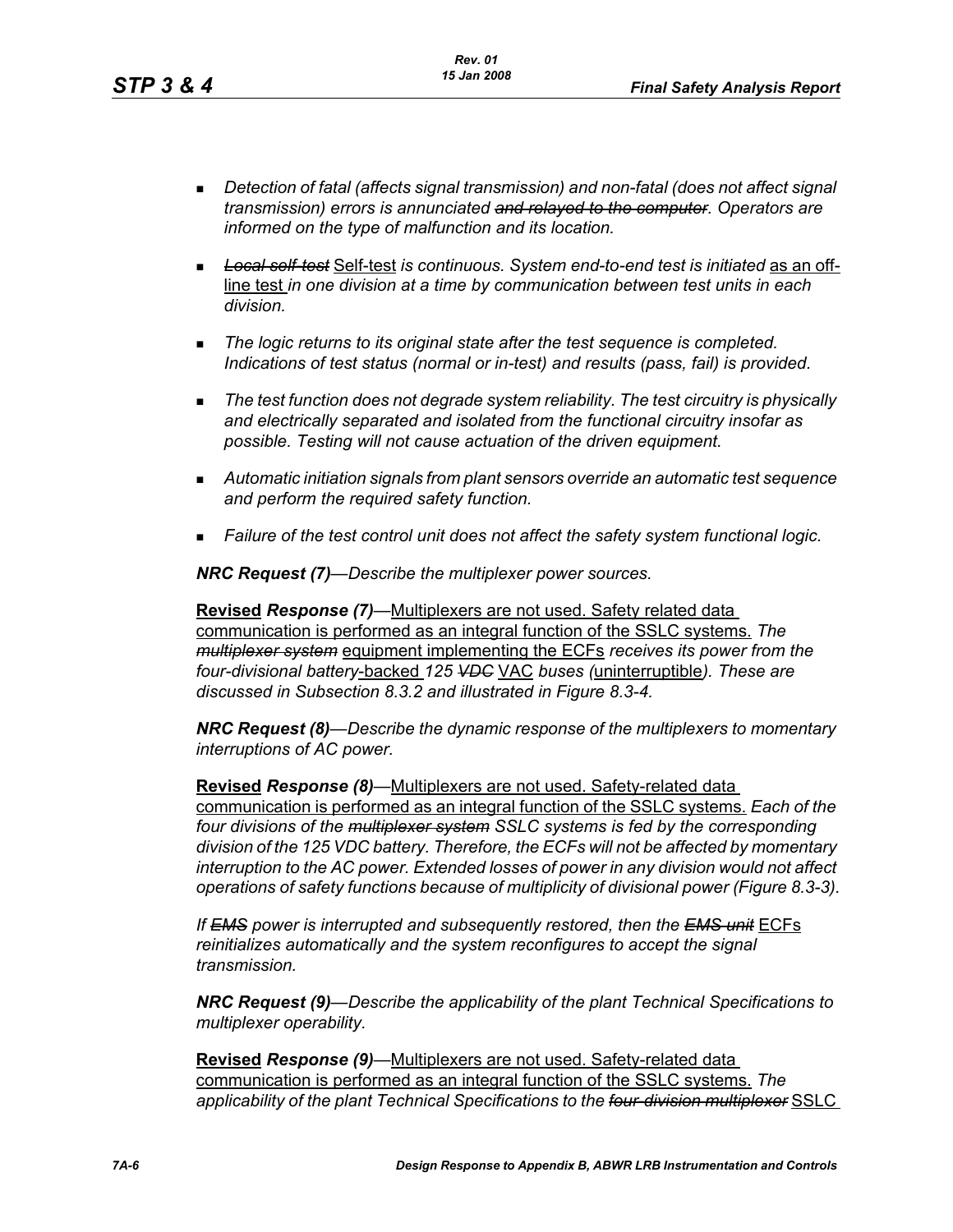systems *operability will be a section in the specifications that will include limiting condition for operation, and surveillance requirements.*

*The limiting condition is expected to be similar to that for a loss of a divisional electrical power supply.*

*NRC Request (10)—Describe the hardware architecture of all multiplexer units.* 

**Revised** *Response (10)—*Multiplexers are not used. Safety-related data communication is performed as an integral function of the SSLC systems. Digital logic controllers (DLCs) perform input/output functions. *The multiplexer units are of two types:*

- *(1) Remote Multiplexing Units (RMU)*
- *(2) Control Room Multiplexing Units (CMU)*

#### *System Configuration*

*In each protection division, RMUs* remote DLCs (RDLCs) *are located in local plant areas to acquire sensor data and transmit it to the control room for processing. The RMUs RDLCs also receive processed signals from the control room for command of safety system actuators. CMUs* Other DLCs *are located in the control room to transmit and receive data for the logic processing units of the safety protection system (RPS and ESF). Response time constraints may dictate RPS outputs be hardwired (not multiplexed* digitally transmitted*) to the load drivers.*

*All interconnections are fiber optic data links. Within each division, the system uses redundant links (either in a hot standby configuration or a bi-directional, reconfigurable arrangement) for greater reliability.*

*The safety-related multiplexing systems* equipment implementing the ECFs *in each division are separated and independent.*

*Hardware Configuration*

- *(1) (1)RMU* RDLC
	- *(a) Microprocessor-based, bus-oriented architecture with control program in ROM (i.e., firmware).*
	- *(b) Modular design: Plug-in modules or circuit boards with distinct functions on separate modules (CPU, memory, I/O). Redundant low voltage power supplies are used for greater reliability.*
	- *(c) Input modules acquire safety-related analog and digital data from process transmitters and equipment status contact closures, respectively. Analog input modules perform signal conditioning and A/D*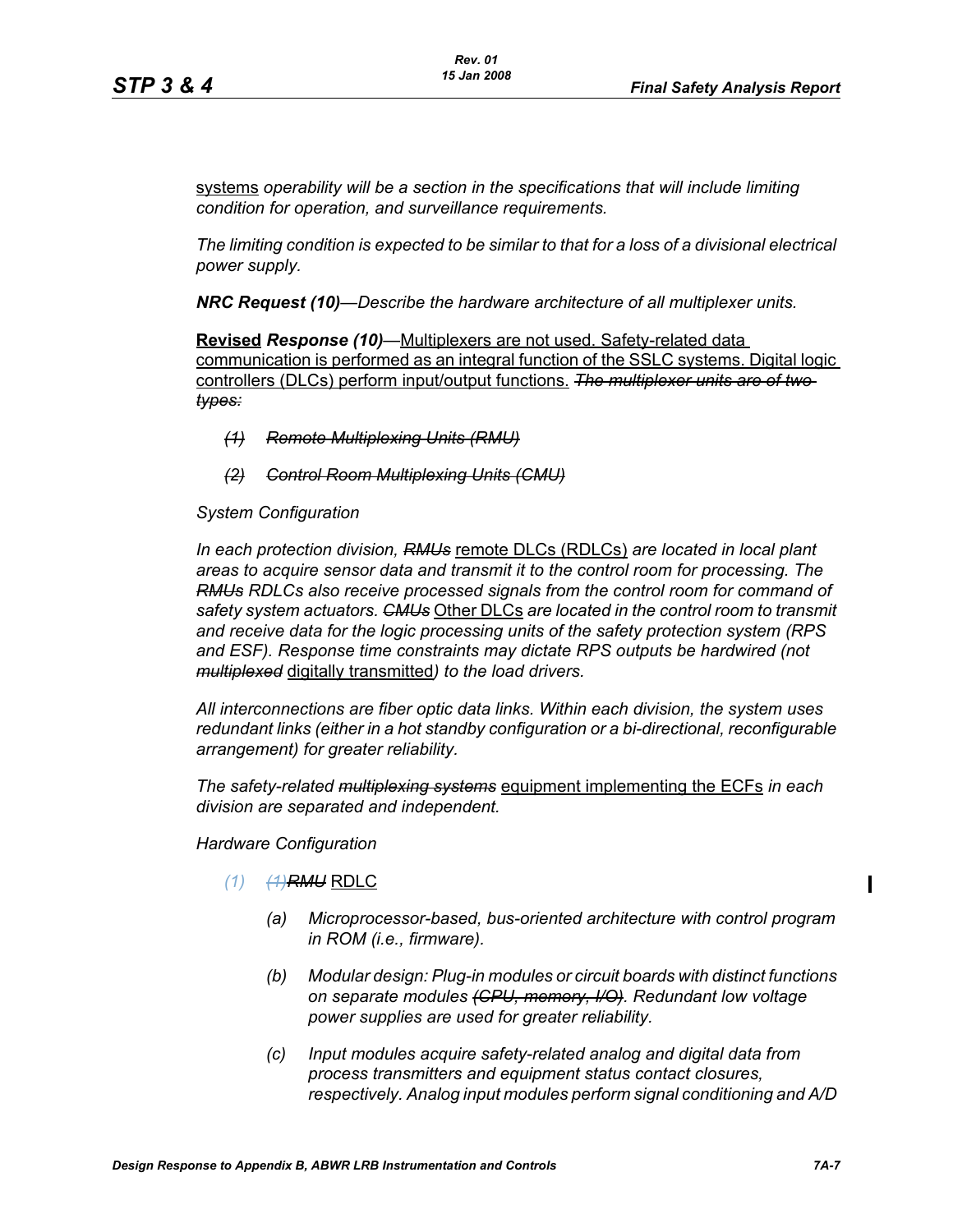I

*conversion. Digital input modules perform signal conditioning (filtering, voltage level conversion).*

- *(d) Output modules transmit processed control signals to equipment actuator circuits (output signals may be contact closures or voltage levels to drive relays or solid-state load drivers).*
- *(e)* (e) Communications interface modules format and transmit input signals *as serial multiplexed words via fiber optic data links from local areas to the control room multiplexing units. These modules also receive processed signals from the control room and demultiplex and prepare output signals for interfacing to actuators.* Section 7.9S explains the methods used to communicate data between all DLCs.
- *(f) CPU and memory modules coordinate I/O and communication functions and perform peripheral tasks such as self-test and calibration.*
- *(g) Front panel* or portable *interface (isolated from safety-critical signal path) permits technician access to calibration and diagnostic functions.*
- *(2) CMU* DLCs in the control room
	- *(a) Same as RMU* RDLC*.*
	- *(b) Same as RMU* RDLC*.*
	- *(c) Input modules: None Same as RMU* RDLC*.*
	- *(d) Output modules: None Same as RMU* RDLC*.*
	- *(e)* (e) Communications interface modules acquire serial data from control *room logic processing units. The data is formatted and inserted via a fiber optic interface into the multiplexed data stream out to the RMUs. The modules also receive multiplexed serial data from the RMUs, demultiplex the data, and transmit it to the control room logic processing units via an optical serial link Same as RMU* RDLC*.*
	- *(f) Same as RMU* RDLC*.*
	- *(g) Same as RMU* RDLC*.*

*[The development of the essential multiplexing* **SSLC systems shall assure that the ECFs are implemented** *as a* **using a** *deterministic, dual redundant, fiber optic ring structure* **design.** *shall follow the Fiber Distributed Data Interface (FDDI) protocol as described in the following American National Standards Institute (ANSI) reference documents:*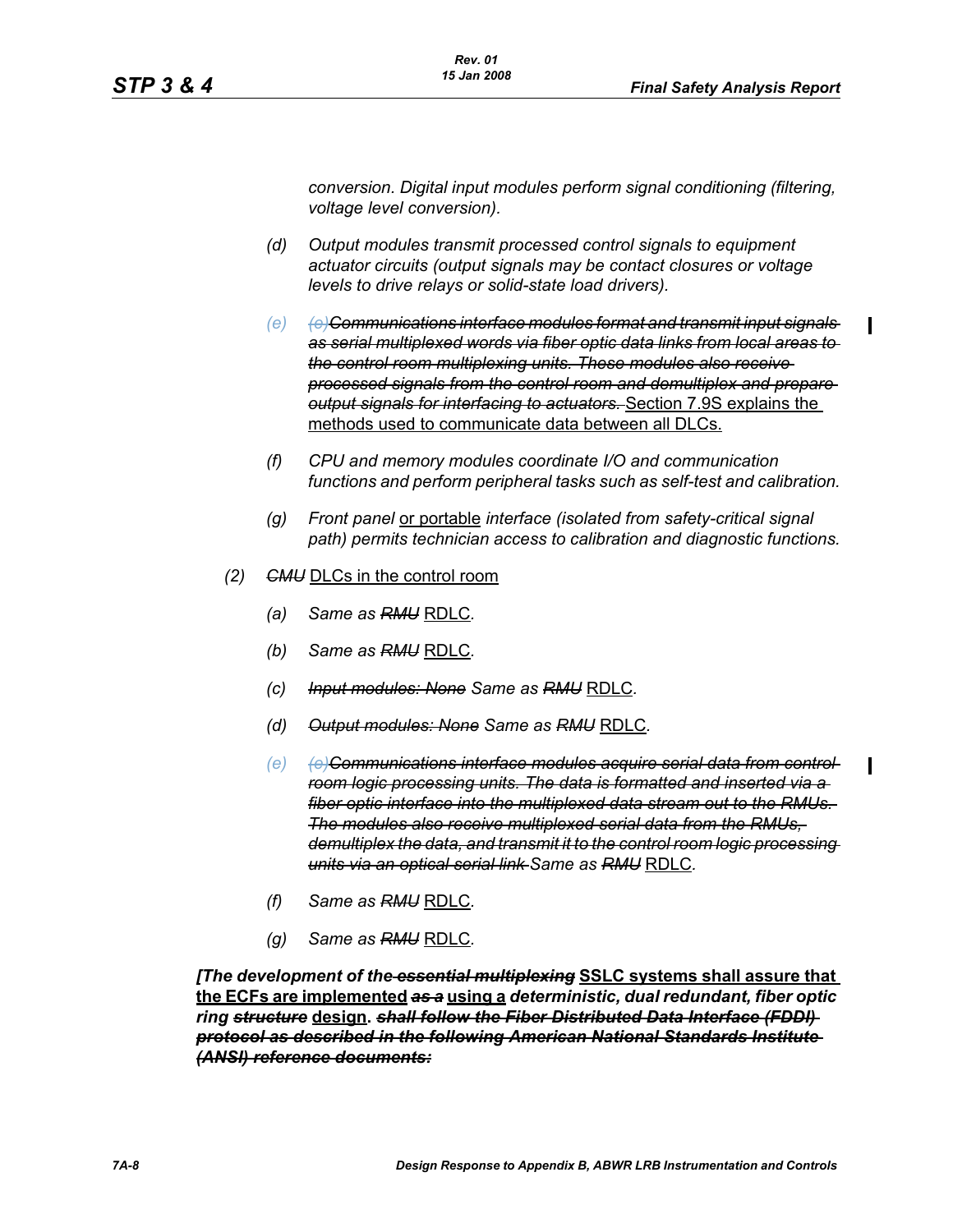I

- *(a) ANSI X3.166, "Fiber Distribution Data Interface (FDDI) Physical Layer Medium Dependent (PMD)."*
- *(b) ANSI X3.148,"Fiber Distributed Data Interface (FDDI) Token Ring Physical Layer Protocol (PHY)."*
- *(c) ANSI X3.139, "Fiber Distributed Data Interface (FDDI) Token Ring Media Access Control (MAC)."*
- *(d) ANSI X3T9.5/84-49, "FDDI Station Management (SMT)," Preliminary Draft.] \* ] \**

*For portions of the safety systems where the data throughput requirement is less than 5M bit/s, IEEE- 802.5, Token Ring Access Method and Physical Layer Specifications, may be implemented as an alternative, using either coaxial, twisted-pair or fiber optic cable as the transmission medium. Both networks conform to ISO 7498, Open Systems Interconnection-Basic Reference Model, as the Data Link Layer and Physical Layer. For the Data Link Layer, IEEE-802.2, Standard for Local Area Networks: Logical Link Control, shall be used with either network to define the protocols necessary to move data to the higher levels of the ISO model.*

*Communications protocols used for data transmission in other parts of the safety system and for transferring data to the non-safety systems shall also conform to ISO 7498.* Section 7.9S provides information on the design of the data communication functions.

*NRC Request (11)—Describe the "firmware" architecture.*

*Revised Response (11)—The "firmware" (software contained in ROM) architecture depends upon knowledge of a specific hardware/software combination for the multiplexer units* I/O devices*. Since Tier 2 is to be independent of specific vendor's hardware and is, instead, based upon system level requirements, the exact configuration of software for the multiplexer units* I/O devices *is not specified. However, software development will follow a process consistent with the safety-related nature of the multiplexing system* SSLC systems, including their ECFs*.*

*The software must also support the following characteristics of the multiplexing system* SSLC systems*:*

- *(1) The multiplexing system is a* SSLC systems ECFs are implemented as *realtime control application*s *configured as a* dual redundant, *fiber optic local area network* ring design*.*
- *(2) Because time response for some functions is critical to safety, system timing must be deterministic and not event-driven. A typical industry standard communications protocol that is likely to be used is FDDI (Fiber Distributed*

*<sup>\*</sup> See Sections 7A.1(2) and 7A.1(1).*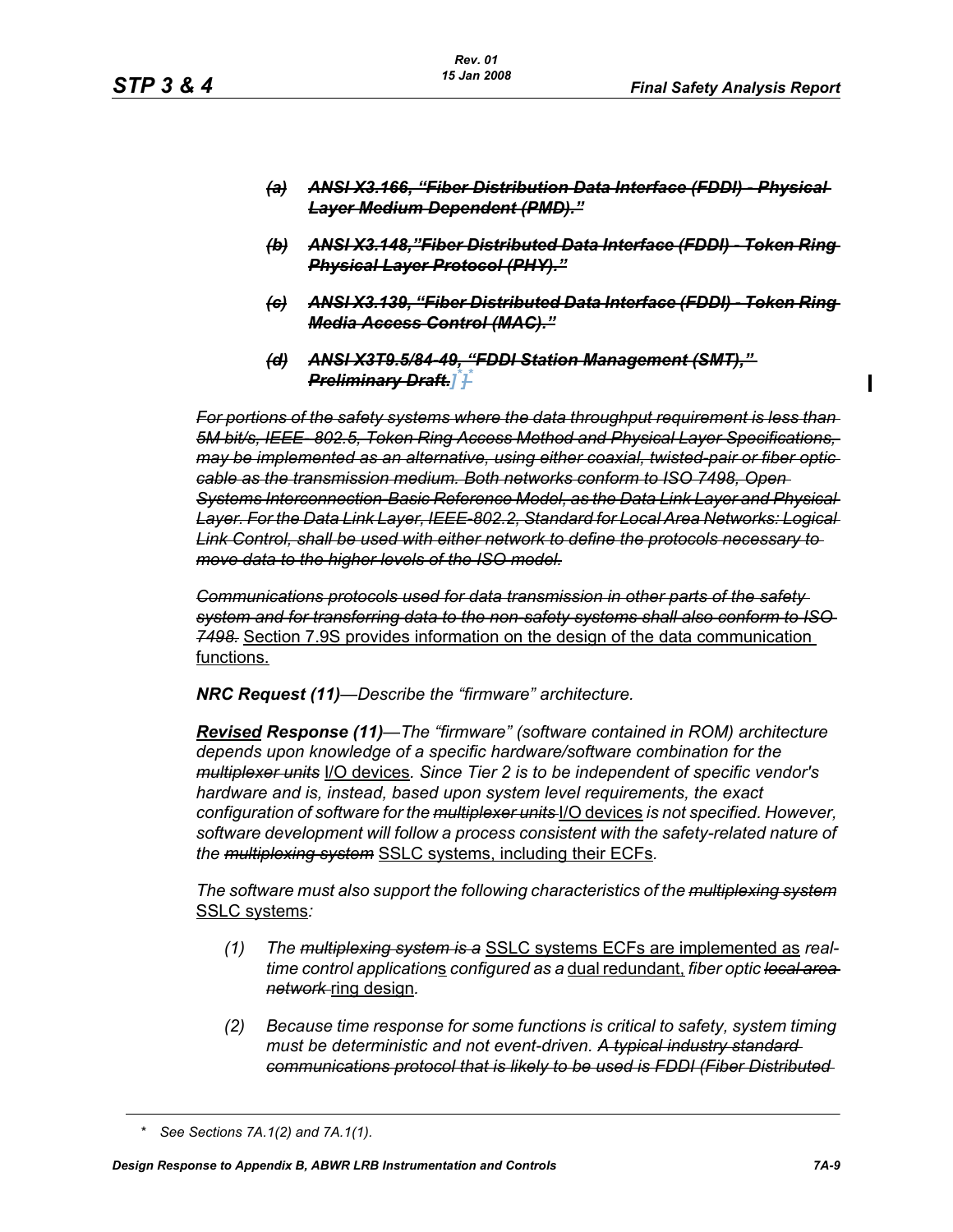П

*Data Interface), a token- passing, counterrotating ring structure with data rates to 100M bit/s. Hardware communications interfaces to this protocol are available, thus reducing the need for special software development.*

- *(3) The safety-critical system functions are analog and digital data acquisition, signal formatting, signal transmission, demultiplexing, and control signal outputs to actuators. Peripheral functions are self-test features and system calibration (e.g., adjustment of A/D converters).*
- *(4) During system initialization or shutdown and after loss of power, control outputs to actuators must fail to a safe state (fail safe or fail-as-is, as appropriate for the affected safety system). System restart shall not cause inadvertent trip or initiation of safety- related equipment (i.e., system output shall depend only on sensed plant inputs).*
- *(5) The system must be fault-tolerant to support the single-failure criterion. Multidivision duplication of the system will provide this feature; however, within each division, the system* communication *will also be redundant for high availability. Thus, the software must perform*s *failure detection and automatic switchover or reconfiguration in case of failure of one multiplexer* communication *channel* link within a division*.*

*High quality software is the most critical aspect of microprocessor-based designs for safety systems. The software must be of easily proven reliability so as not to degrade the reliability and availability of the overall system. When installed as "firmware", the software should become, in effect, another high quality hardware component of the control equipment, especially, since the program in ROM is protected from being changed by external sources.*

*Software development will, in general, follow Regulatory Guide 1.152, which endorses ANSI/IEEE ANS-7-4.3.2. These documents emphasize an orderly, structured, development approach and the use of independent verification and validation to provide traceable confirmation of the design. Validation must verify a predictable and safe response to abnormal as well as normal test cases. A software-based design must also support the testability, calibration and bypass requirements of IEEE-279*603*.*

*To meet the above requirements, the software will be developed as a structured set of simple modules. Each module will perform a prescribed task that can be independently verified and tested. Modules shall have one entry and one exit point. The software requirements specification and design specification will define structures of external files used and interfaces with other programs. In place of a formal operating system, an "executive" control program or real-time kernel will monitor, schedule, and coordinate the linking and execution of the modules. The integration of the modules into the control program will be another activity to be independently verified and validated.* 

*The overall program structure will be a hierarchy of tasks. Separate modules will be created for safety- critical tasks, calibration functions, and self-test functions, with selftest running in the background at the lowest priority. Highest priority functions will*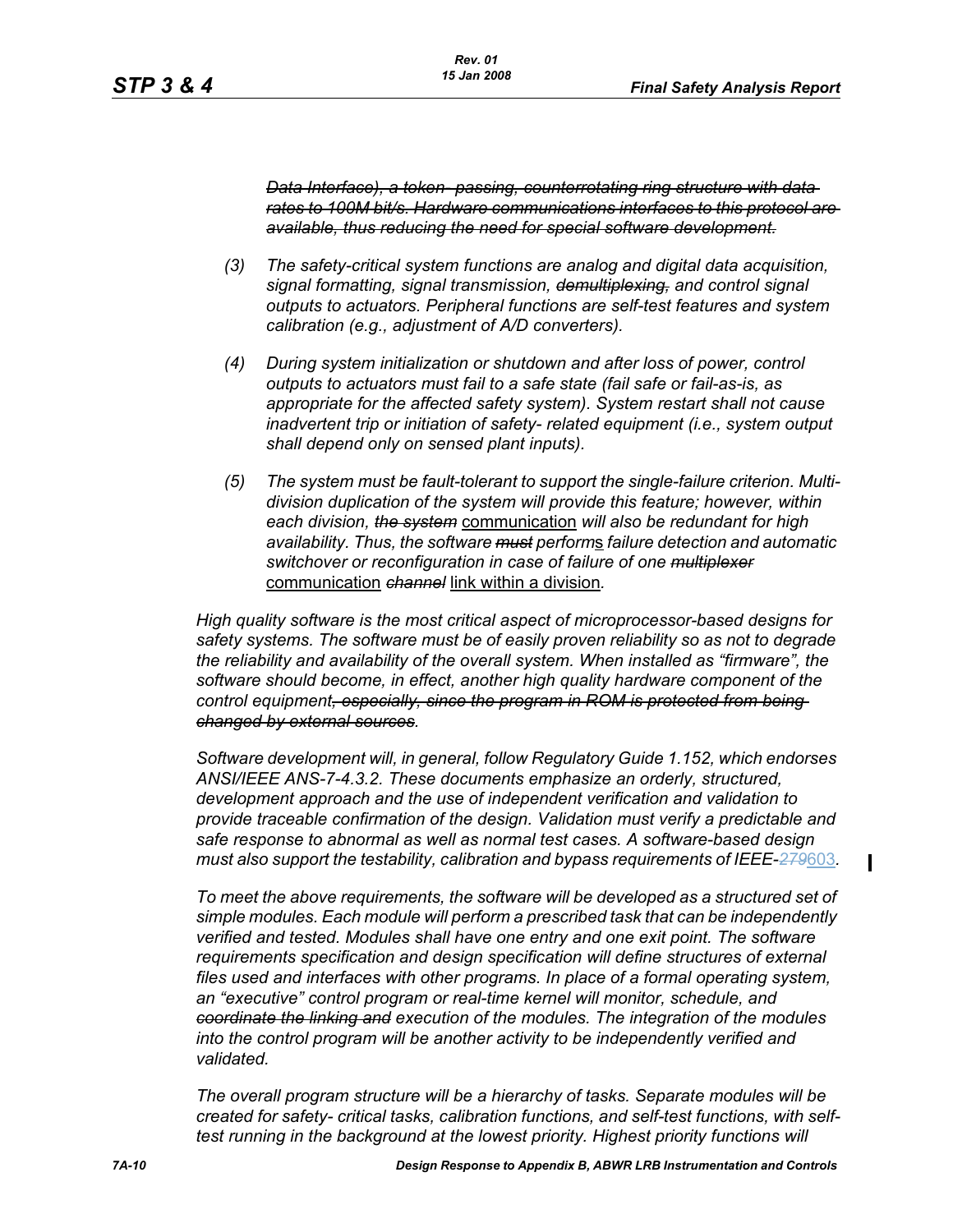*always run to completion. The use of interrupts will be minimized to prevent interference with scheduled tasks.* 

*On detection of faults, retry or rollback to the last known correct state will be permitted within system time constraints. If the fault is permanent and potentially unsafe, the system shall recover (or fail) to a safe state and the operator shall be alerted. The redundant multiplexing* communication *channels* links *shall be repairable* while the plant remains *online if one* communication *channel* link *fails.* This would be accomplished by bypassing the affected division while the repair is made. *All processor memory not used for or by the operational program shall be initialized to a pattern that will cause the system to revert to a safe state if executed.* 

*The software shall permit online calibration and testing with the outputs to the safety systems bypassed.* 

*The software design shall prevent unauthorized access or modification.* 

*Software development to achieve program operation as described above and to document and verify this operation shall conform to the following standards:*

- *(1) [IEEE-828, "IEEE Standard for Software Configuration Management Plans"*
- *(2) IEEE-829, "IEEE Standard for Software Test Documentation"*
- *(3) IEEE-830, "IEEE Standard for Software Requirements Specifications"*
- *(4) IEEE-1012, "IEEE Standard for Software Verification and Validation Plans"*
- *(5) IEEE-1042, IEEE Guide to Software Configuration Management]* **\***

*NRC Request (12)—Provide an explicit discussion of how the systems conform to the provisions of IEEE-279, Section 4.17.* 

*Response (12)—*Also reference IEEE-603 Sections 5.1, 6.2, and 7.2. *The multiplexing system* ECFs *for safety systems only acquire* support the acquisition of *data from plant sensors (pressure, level, flow, etc.) and equipment status contact closures (open, close, start, stop, etc.) that provide automatic trip or initiation functions for RPS and ESF equipment.* 

*Manual initiation inputs for protective action*s such as reactor scram, *are implemented by direct, hardwired or optical connections to the safety system logic*. Manual initiation inputs for other protective actions *(e.g., ECCS, containment isolation*, except for MSIV isolation) depend on the ECFs for communication to the safety system logic*. Initiation outputs for ECCS and isolation functions (except MSIV) are multiplexed* communicated *to the actuators* using the ECFs*. Manual scram (reactor trip) is provided* 

*<sup>\*</sup> See Sections 7A.1(2) and 7A.1(11).*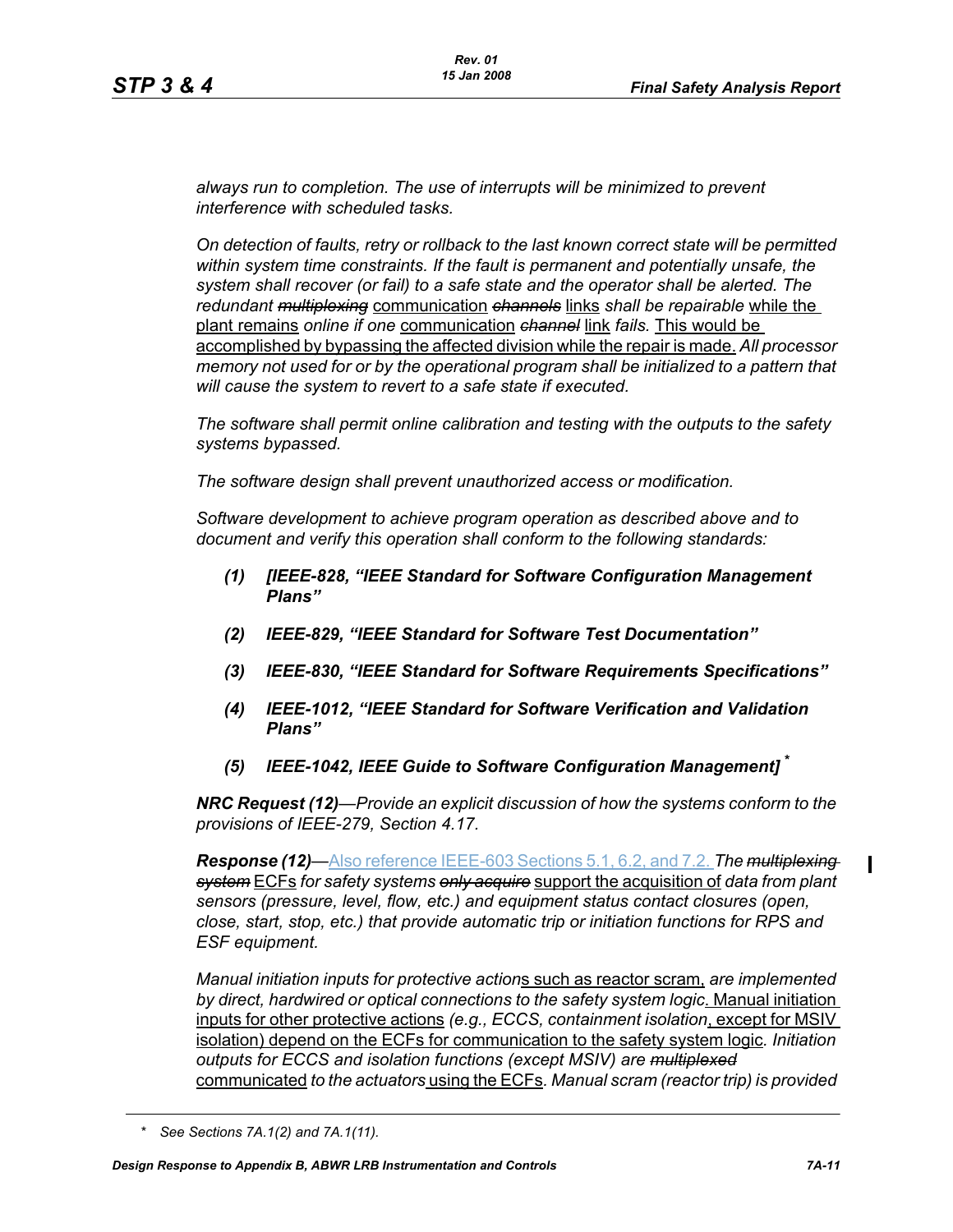*by breaking the power source to the scram pilot valve solenoids external to the multiplexing system* equipment implementing the ECFs *and safety system logic. Manual reactor trip and manual MSIV closure in each division are available even with multiplexing system failure* of the ECFs*, since these outputs are not multiplexed* communicated *to the actuators* via the ECFs*.* 

*However, because the multiplexing system design is fault tolerant (replicated in four divisions and redundant within each division) [see the responses to Requests (4), (10), and (11)], a single failure will not degrade data communications in any division.* 

*Therefore, the requirements of IEEE-279, Section 4.17* (IEEE-603 Section 5.1)*, are satisfied, since a single failure will not prevent initiation of protective action by manual or automatic means.* 

*The last sentence of Section 4.17 states that "manual initiation should depend upon*  the operation of a minimum of equipment". The first paragraph has shown that manual initiation of *reactor trip and MSIV initiation* isolation *do not depend at all on the multiplexing system* ECFs. mManual initiation of *ECCS initiation and isolation initiation other than MSIV do not depend on multiplexing* ECFs *for sending inputs to the logic*, but can tolerate the single failure of one division of ECFs*. and* They *depend on the operation of only one channel of multiplexing* ECFs *in each division to send outputs to actuators.* 

*NRC Request (13)—Provide an explicit discussion of how the systems conform to IEEE 279, Paragraph 4.7.2, as supplemented by Regulatory Guide 1.75 and IEEE 384.*

*Response (13)—The safety-related multiplexing system* ECFs*, which is* are *part of the protection system, has* have *no direct interaction with the control systems. Sensor and equipment status data are multiplexed* communicated *only to protection system logic. However, two signals are sent from the protection system logic to the Recirculation Flow Control System: Reactor Water Level 2 Trip and Recirculation Pump Trip* nonsafety systems*. The signals are transmitted via fiber optic data links, which are not part of the multiplexing system. An isolating buffer (gateway) transfers these signals to the non-safety-related* nonsafety-related multiplexing multiplexing *network of the control systems.* 

*Fiber optic transmission lines are not subject to credible electrical faults such as shortcircuit loading, hot shorts, grounds or application of high AC or DC voltages. Adjacent cables are not subject to induced fault currents or to being shorted together. The effects of cable damage are restricted to signal loss or data corruption at the receiving equipment. Cables and control equipment of different systems or assigned to different divisions are kept separated only to prevent simultaneous physical damage.* 

*Thus, the multiplexing system* SSLC systems ECFs design *conforms to IEEE-279, paragraph 4.7.2* (IEEE-603 paragraph 5.6.3.1(2))*, in that no credible failure at the output of an isolation device can "prevent the protection system channel from meeting minimum performance requirements specified in the design bases."*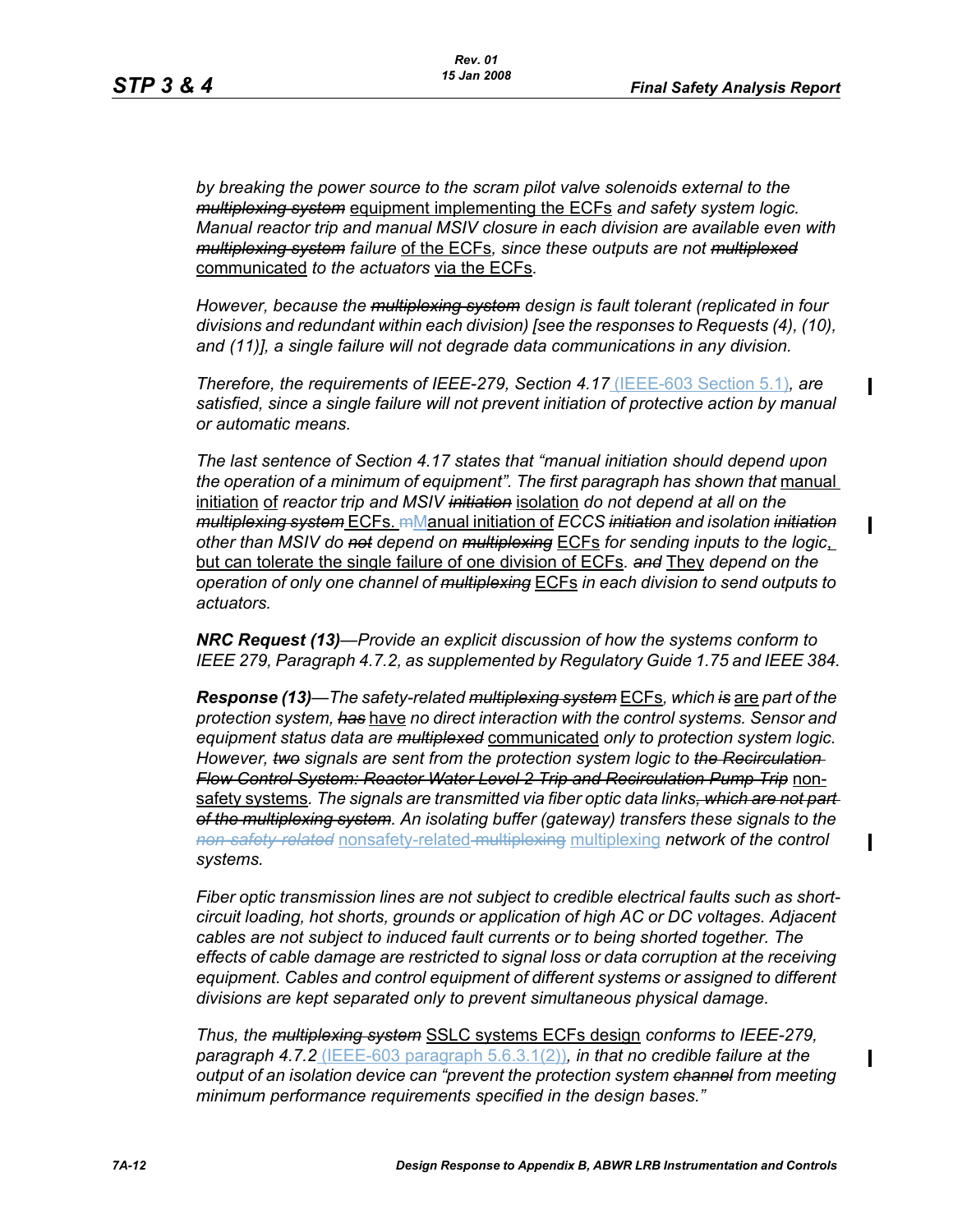*To meet the requirements of IEEE-384 and Regulatory Guide 1.75, the protective covering of the fiber optic cables are flame retardant. The cables are passed through physical, safety class barriers, where necessary, for separation of Class 1E circuits and equipment from other Class 1E equipment or from non-Class 1E equipment. The fiber optic multiplexing network is* data communication paths are *independent in each protection division and does not transmit or receive data between divisions.* Limited data communication does occur between divisions, for example, to provide signals needed for 2-out-of-4 voting logic. However, dedicated fiber optic cables, separate from the divisional fiber optic rings, are used for this purpose, thereby providing electrical isolation and preserving divisional independence. *However, the multiplexing equipment* implementing the ECFs *is* otherwise *kept physically separate to minimize the effects of design basis events.* 

*NRC Request (14)—Provide confirmation that system level failures of any multiplexer system detected by automated diagnostic techniques are indicated to the operators consistent with Regulatory Guide 1.47. (i.e., bypass and inoperable status indication).*

**Revised** *Response (14)—*Multiplexers are not used, and there is no multiplexer system. Safety-related data communication is performed as an integral function of the SSLC systems. *Each safety-related multiplexing system* SSLC system *contains online self-diagnostics implemented in software and hardware that will continuously monitor system performance*, including its associated ECFs*. Within each control station, the following typical parameters are monitored: (1) status of the CPU, (2) parity checks, (3) data plausibility checks, (4) watchdog timer status, (5) voltage levels in control unit circuitry, (6) memory (RAM and ROM) checks, and (7) data range and bounds checks. Hardware is provided prior to transmission and following reception to detect transmission errors at the Remote Multiplexing Units and the Control Room Multiplexing Units. Self-test will indicate faults to the module board replacement level.* 

*Each multiplexing system has* SSLC system's ECFs are implemented in *dual*  communication *channels for fault tolerance and is* are *provided with automatic reconfiguration and restart capability. A detected fault is automatically annunciated to the operator at both the system and individual control station level. If one transmission loop is completely out of service, that will also be annunciated. Total shutdown of a multiplexing system* division's ECFs *is indicated by a separate alarm; however, individual control stations are repairable online without taking the entire system down.* 

*The above actions indicate conformance to Regulation Guide 1.47, Section C.1 (Automatic system level indication of bypass or deliberately induced inoperability).* 

*After repair, the system automatically re-initializes to normal status when power is*  restored to any unit and automatically resets any alarms. Power loss to any control *station is separately monitored and annunciated to aid in troubleshooting and to alert the operator when power is deliberately removed from a unit when being serviced. Power loss will cause the fault or out-of-service alarms described previously to activate. This indicates conformance to Regulation Guide 1.47, Section C.2 [Automatic activation of indicating system of C.1 when auxiliary or supporting system (in this case, power source) is bypassed or deliberately rendered inoperable].*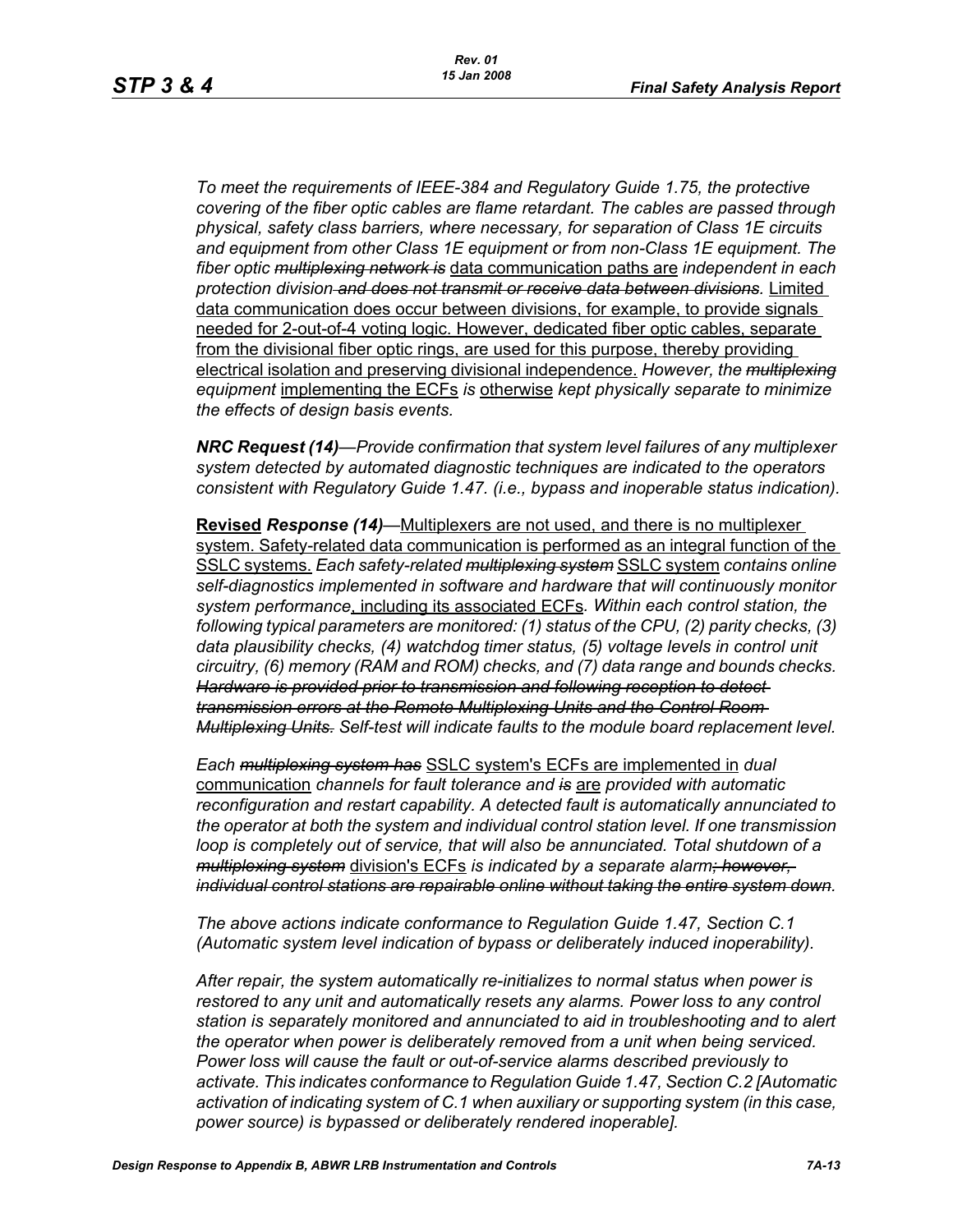*Bypassed or inoperable status of any one multiplexing system* division of ECFs *can not render inoperable any redundant portion of the protection system. Each multiplexing system* division of ECFs *is independent in each division* of ECFs in the other divisions*. Inoperable status in one division will cause the appropriate safe-state trips in that division, but the other divisions will continue to operate normally. Faults in another division simultaneously will indicate according to the previous discussion. The resulting safe-state trips will result in the required protective action. Thus, the requirements of Regulation Guide 1.47, Section C.3, are satisfied.* 

*During periodic surveillance, the system-level out-of-service indicators can be tested manually. This satisfies the requirement of Regulation Guide 1.47, Section C.4.* 

*NRC Request (15)—Provide an explicit discussion of the susceptibility of the multiplexer systems to electromagnetic interference.*

**Revised** *Response (15)—*Multiplexers are not used, and there is no multiplexer system. Safety-related data communication is performed as an integral function of the SSLC systems. *Each control station of the multiplexer system* SSLC systems*, either in the control room or in local areas is electrically powered and contains solid-state logic and, therefore, is potentially susceptible to the effects of EMI. However, the effects on the overall network are reduced because of the dual, fiber optic, data transmission network that is used between stations. Fiber optics are not subject to induced electrical currents, eliminate ground loops, and also do not radiate electrical noise. Thus, the isolated and distributed nature of the system, which is also replicated in four divisions, tends to reduce EMI effects.* 

*Response (4) indicates several common techniques (shielding, grounding, etc.) used to minimize EMI in the electrical control circuitry. Proper physical placement, especially for the Remote Multiplexing Units* I/O devices*, is essential to eliminate interference from high current or high voltage switching devices.* 

*Data checking software at the RMUs* remote I/O devices *and in the control room at the Control Room Multiplexing Units monitors data transmission to ensure that faults do not propagate into the safety protection logic. Bad data transmission will cause a system alarm and, possibly, a system shutdown if the fault does not clear within defined time constraints.* 

*Response (4) also discusses various tests that the system will undergo to demonstrate immunity to EMI.*

### **7A.3 Electrical Isolators**

STD DEP T1 3.4-1 (Table 7A-1, Figure 7A-1)

*NRC Request (1)—For each type of device used to accomplish electrical isolation, provide a description of the testing to be performed to demonstrate that the device is acceptable for its application(s). Describe the test configuration and how the maximum credible faults applied to the devices will be included in the test instructions.*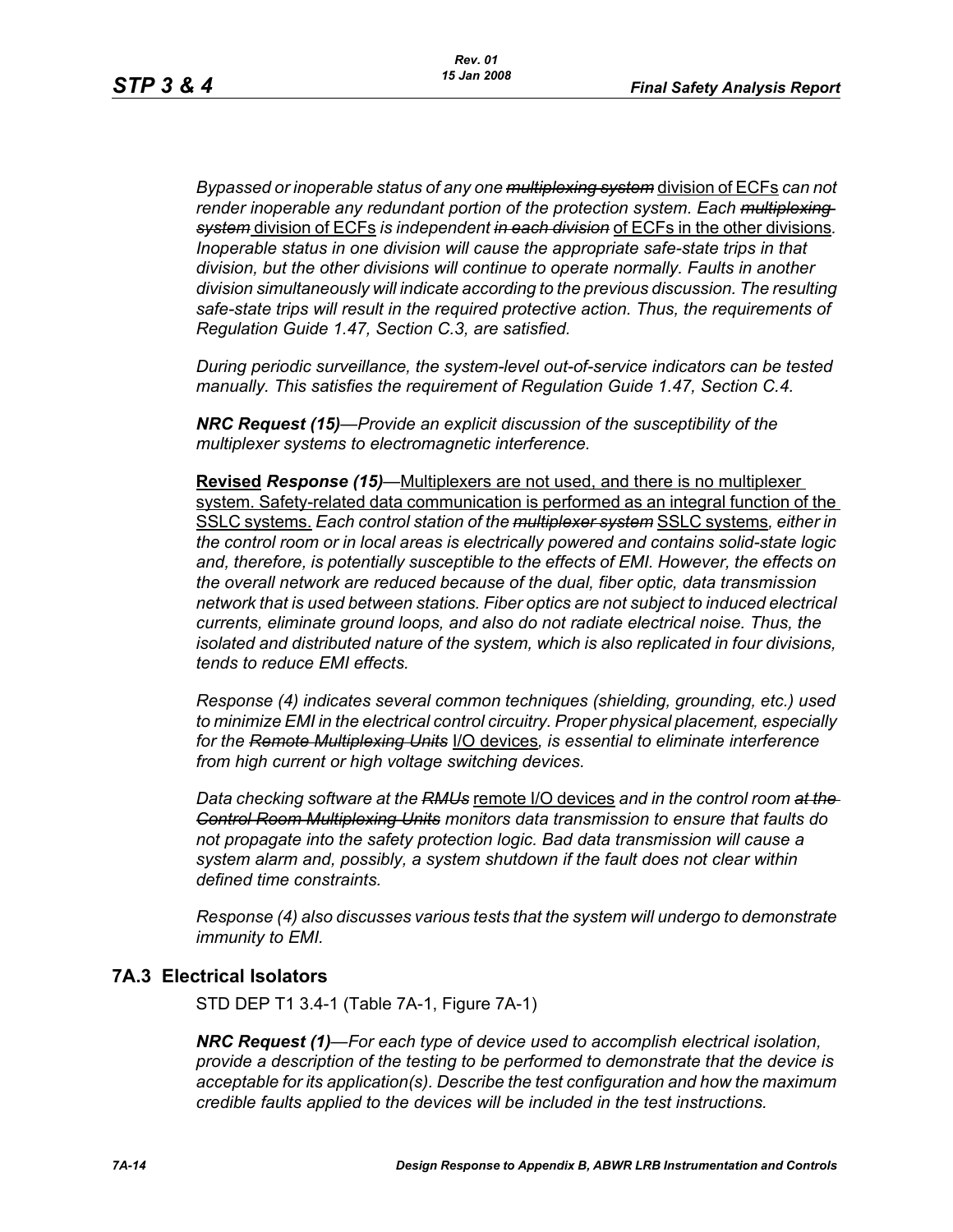**Revised** *Response (1)—This response is limited to fiber optic data links, which are the only type of isolation device used for electrical isolation of logic level and analog signals between protection divisions and from protection divisions to non-safetyrelated equipment.* 

*Testing is of two types:*

- *(1) Optical characteristics*
- *(2) Signal transmission capability*

*Optical characteristics are checked by an optical power meter and a hand-held light source to determine the optical loss from one end of the fiber optic cable to the other. In an operational system, an optical time domain reflectometer measures and displays optical loss along any continuous optical fiber path. Any abrupt disruption in the optical path such as a splice or connector is seen as a blip on the display. This technique is especially useful for troubleshooting long runs of cable such as in the multiplexing system* those used to implement the DCFs*. Cable terminations are visually inspected under magnification to determine if cracks and flaws have appeared in the optical fiber surfaces within the connector.* 

*Transmission characteristics are tested by bit generation. This test method determines bit error rate by generating a random stream of bits at the transmitter and verifying them at the receiver to determine the reliability of the fiber optics. Data rate is set at the maximum throughput required by the system. Proper transfer of analog signals is determined by analog-to-digital conversion of test signals at the transmitting end, and monitoring of the digital-to-analog conversion at the receiving end for linearity over the full scale range. Frequency of the test signals is set at the maximum required by the system.* 

*Maximum credible electrical faults applied at the outputs of isolation devices do not apply to fiber optic systems. The maximum credible fault is cable breakage causing loss of signal transmission. Faults cannot cause propagation of electrical voltages and currents into other electrical circuitry at the transmitting or receiving ends. Conversely, electrical faults originating at the input to the fiber optic transmitter can only damage the local circuitry and cause loss or corruption of data transmission; damaging voltages and currents will not propagate to the receiving end.* 

*NRC Request (5)—Provide a commitment that the isolation devices will comply with all environmental qualification and seismic qualification requirements.*

**Revised** *Response (5)—Fiber optic isolation devices are expected to have less difficulty than previous isolation devices in complying with all qualification requirements due to their small size, low mass, and simple electronic interfaces. The basic materials and components, except for the fiber optic cable itself, are the same as those used in existing, qualified isolation devices.* 

*A major advantage of fiber optics is that signals can be transmitted long distances and around curves through the isolating medium; thus, the physical, safety-class barrier*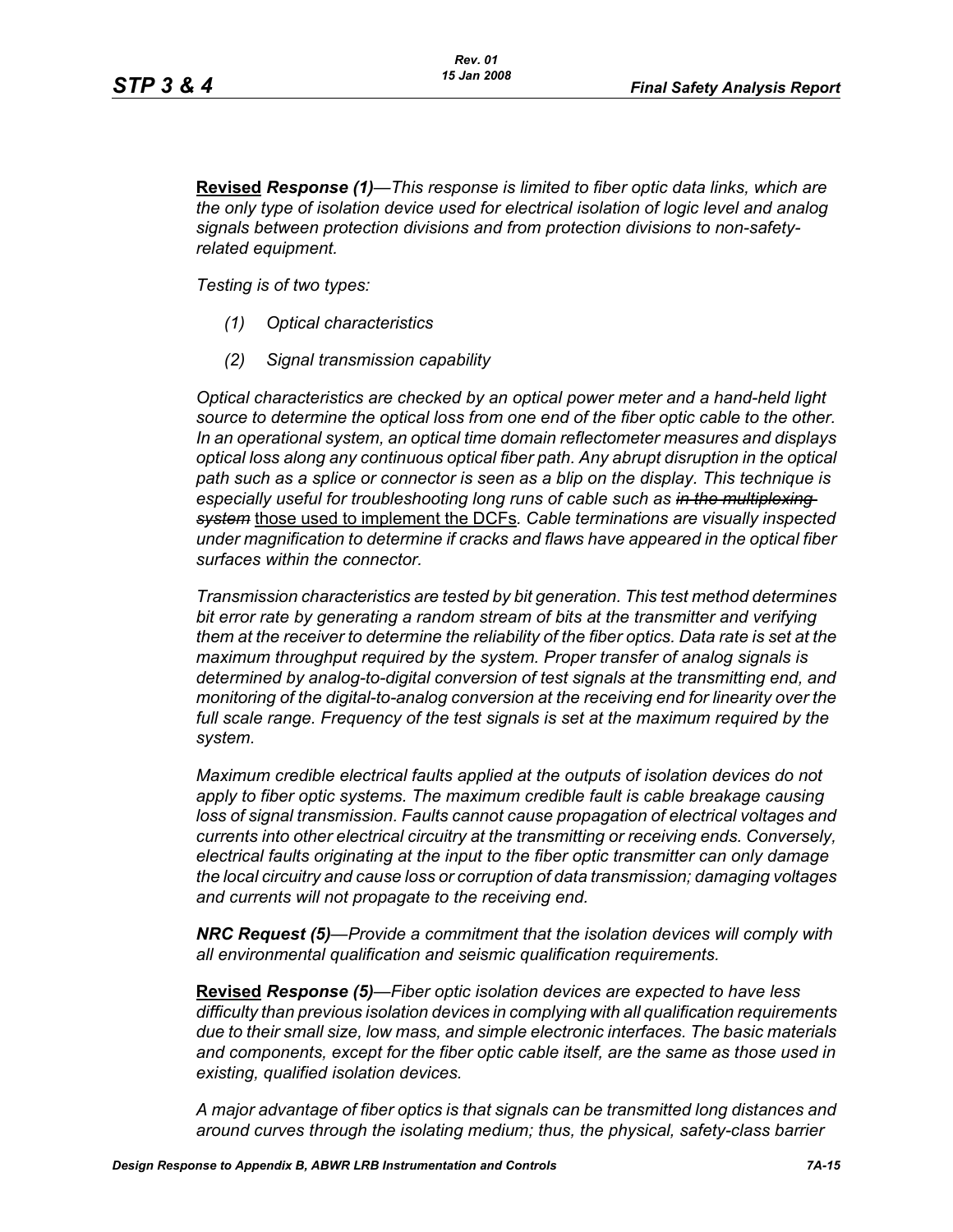*required for separation of Class 1E devices may be provided by just the cable length if the protective covering and any fill materials of the cable are made properly flameretardant. For short distances, the fiber optic cable can be fed through a standard safety class structure.* 

*Details of the type of cable, transmitter, and receiver combinations that will provide optimum compliance with qualification requirements must await the guidance to be developed by the NRC staff/EG&G studies (see Section 4).* 

*NRC Request (7)—Provide information to verify that the Class 1E isolation devices are powered from a Class 1E power source(s).*

**Revised** *Response (7)—When using fiber optic devices as Class 1E isolation devices, only the input side of the transmitting device and output side of the receiving device use electrical power. The low voltage power supplies for these devices use the same power source as the logic that drives the isolating device. For ABWR safety systems, this power is:*

- *(1) Divisional 120V Vital AC (UPS)-For Reactor Protection System (RPS) logic and Main Steam Isolation Valve (MSIV) logic.*
- *(2) 125V Plant DC Power Supply-For ECCS logic and Leak Detection and Isolation System (LDS) logic.*

Fiber optic cable is used for Class 1E isolation and does not use any electrical power to accomplish that function.*]* \*

*<sup>\*</sup> See Section 7.A.1(1).*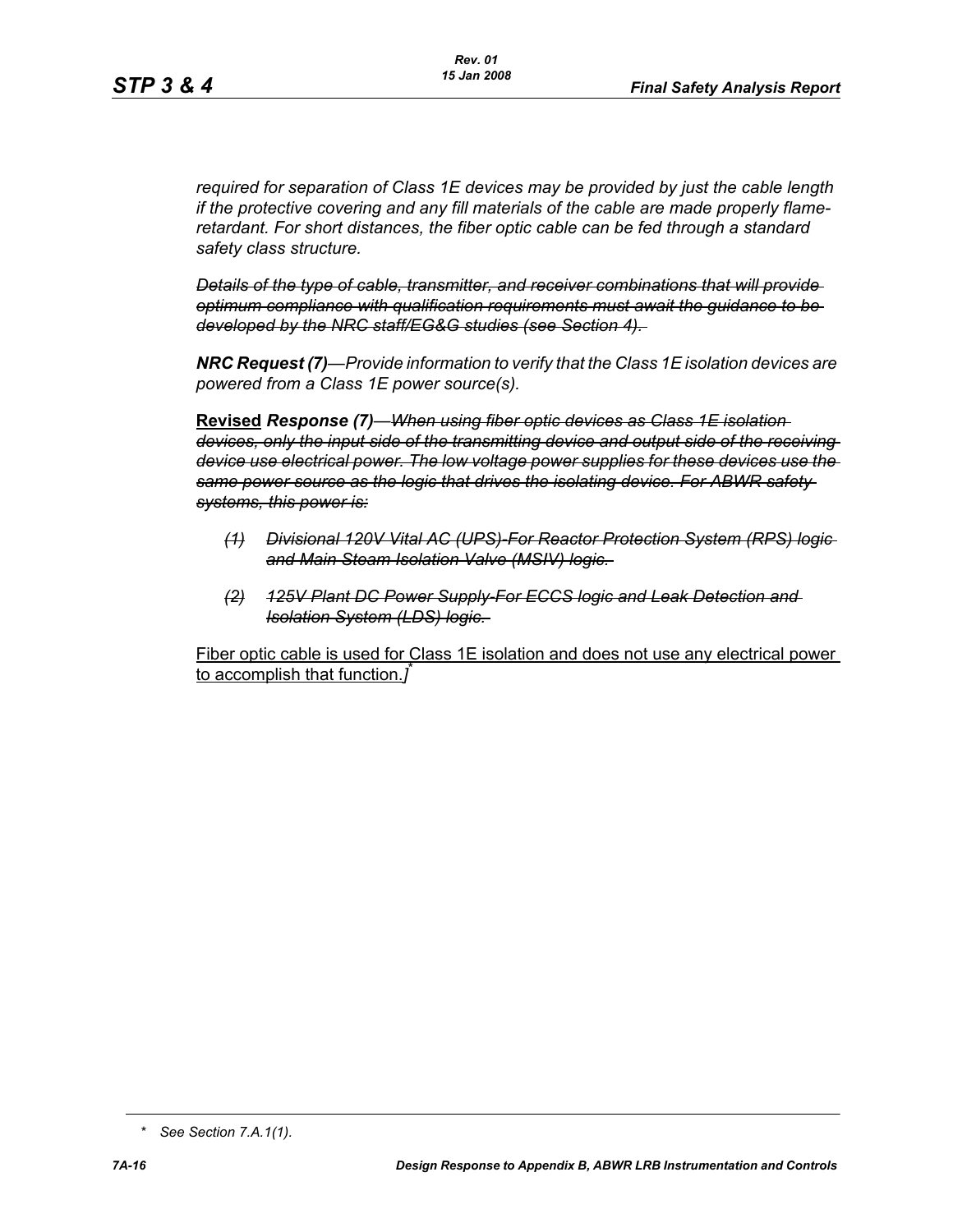# **7A.5 [Programmable Digital Computer Software\***

**NRC Request***—Provide a comparison of the design with the following:*

- *(1) [ANSI/IEEE-ANS-7.4.3.2, "Application Criteria for Programmable Digital Computer Systems in Safety Systems of Nuclear Power Generating Stations."] †*
- *(2) Regulatory Guide 1.152, "Criteria for Programmable Digital Computer System Software in Safety-Related Systems of Nuclear Power Plants," November 1985*
- *(3) NUREG-0308, "Safety Evaluation Report-Arkansas Nuclear 1, Unit 2," November 1977*
- *(4) NUREG-0493, "A Defense-in-Depth and Diversity Assessment of the RESAR-414 Integrated Protection System," May 1985*
- *(5) NUREG-0491, "Safety Evaluation Report of RESAR-414," February 1979*

### **7A.6 Programmable Digital Computer Hardware‡**

**NRC Request***—Provide a comparison of the design with the following:*

- *(1) IEEE-603, "IEEE Standard Criteria for Safety Systems for Nuclear Power Generating Stations"*
- *(2) NUREG-0308, "Safety Evaluation Report- Arkansas Nuclear 1, Unit 2," November 1977*
- *(3) Regulatory Guide 1.153, "Criteria for Power, Instrumentation and Control Portions of Safety Systems"*
- *(4) NUREG-0493, "A Defense-in-Depth and Diversity Assessment of the RESAR-414 Integrated Protection System," May 1985*
- *(5) NUREG-0491, "Safety Evaluation Report of RESAR-414," February 1979*

*<sup>\*</sup> Responses to Sections 7A.5 and 7A.6 above are grouped in various combinations, as appropriate, in Subsection 7A.7*

*<sup>†</sup> See section 7A.1(2) and 7A.1(1).*

*<sup>‡</sup> Responses to Sections 7A.5 and 7A.6 above are grouped in various combinations, as appropriate, in Subsection 7A.7*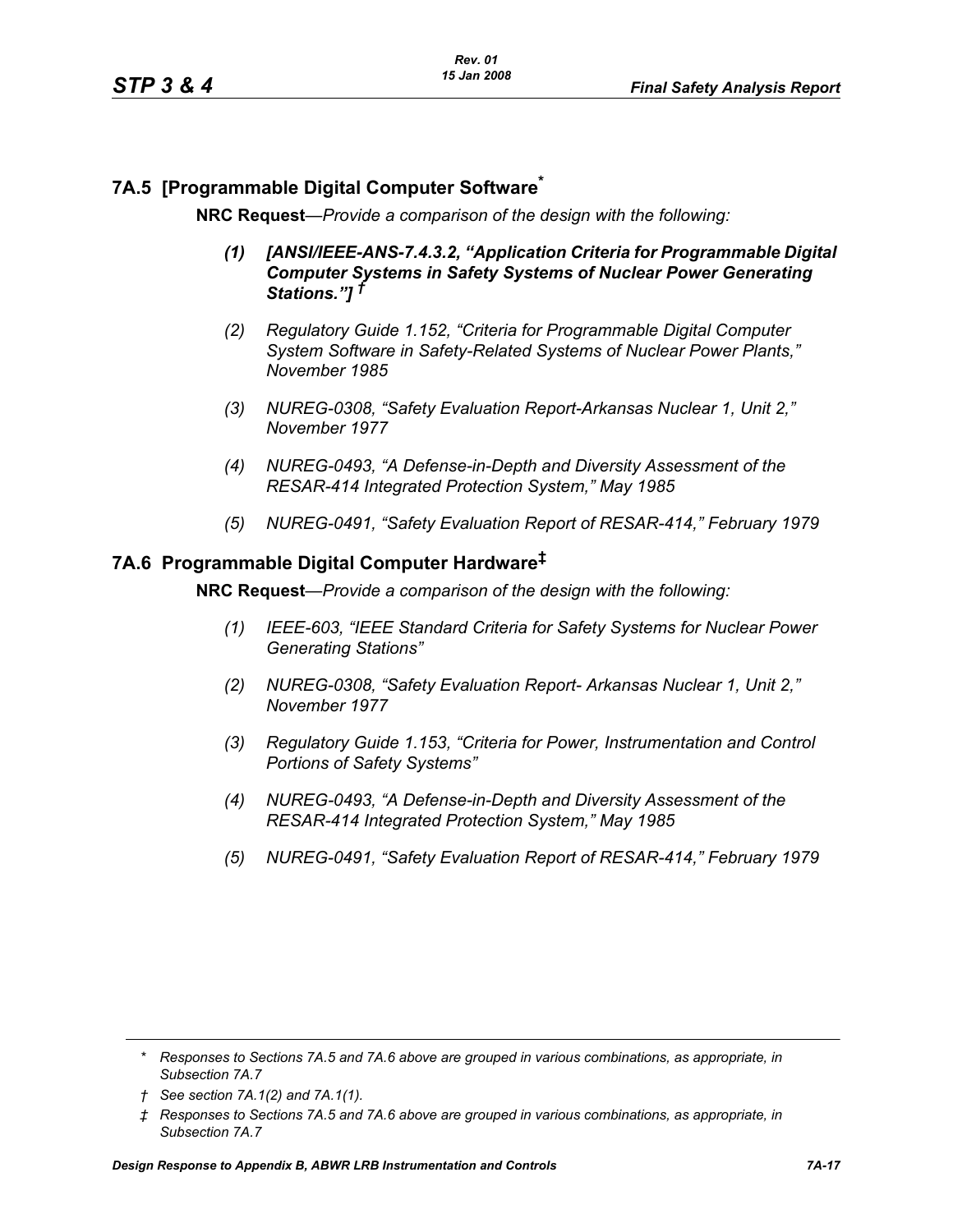# **7A.7 Revised Responses to Subsections 7A.5 & 7A.6; Computer Hardware and Software**

STD DEP T1 3.4-1 (Table 7A-1, Figure 7A-1)

STD DEP 7.1-1

#### *Items 7A.5(4) and 7A.6(4)*

*The guidelines of NUREG-O493 have been used to perform analysis of several possible different configurations of the Safety System Logic and Control (SSLC) network. Analyses have been performed at the system design level to assure adequate defense-in-depth and/or diversity principles were incorporated at acceptable cost. It is recognized that such requirements are in addition to positions on safetyrelated protection systems (such as the single failure criterion) taken previously in other Regulatory Guides.*

*In order to reduce plant construction costs and simplify maintenance operation, the ABWR protection systems are designed with a* partially *"shared sensors" concept. The SSLC* RTIF System *is the central processing mechanism and* that *produces logic decisions for both RPS and* MSIV isolation functions. The ELCS is the central processing mechanism that produces logic decisions for all *ESF safety system functions. Redundancy and "single failure" requirements are enhanced by a full fourdivision modular design using two-out-of-four voting logic on inputs derived from LOCA*  signals which consist of diverse parameters (i.e., reactor low level and high drywell *pressure). Many additional signals are provided, in groups of four or more, to initiate RPS scram (Table 7.2-2).*

*With its inherent advantages, it is also recognized that such design integration (i.e., shared sensors) theoretically escalates the effects of potential common-mode failures (CMF). Therefore,* the architecture of the *SSLC System*s *architecture is designed to provide maximum separation of system functions by using separate digital trip modules* units *(DTMs* DTUs*) and trip logic units (TLUs) for RPS/MSIV logic processing and for LDS/ECCS logic processing within each of the four essential power divisions. Thus, setpoint comparisons within individual DTMs* DTUs *are associated with logically separate initiation tasks.* 

*Sensor signals are sent to each DTM* DTU *on separate or redundant data links such that distribution of DTM* DTU *functions results in minimum interdependence between echelons of defense. For reactor level sensing, the RPS scram function utilizes narrowrange transmitters while the ECCS functions utilize the wide-range transmitters. The diverse high drywell signals are shared within the two-out- of-four voting logic. In addition, all automatic protective functions are backed up by manual controls. These concepts are illustrated in Figure 7A-1.*

*As a general rule, shared sensors for protection systems are not used for control systems (i.e., feedwater, recirc, etc.). However, the end-of-cycle (EOC) recirc pump trip signals originate from the same turbine stop valve closure or turbine control valve fast closure sensors which contribute to scram. These are Class 1E sensors, but they*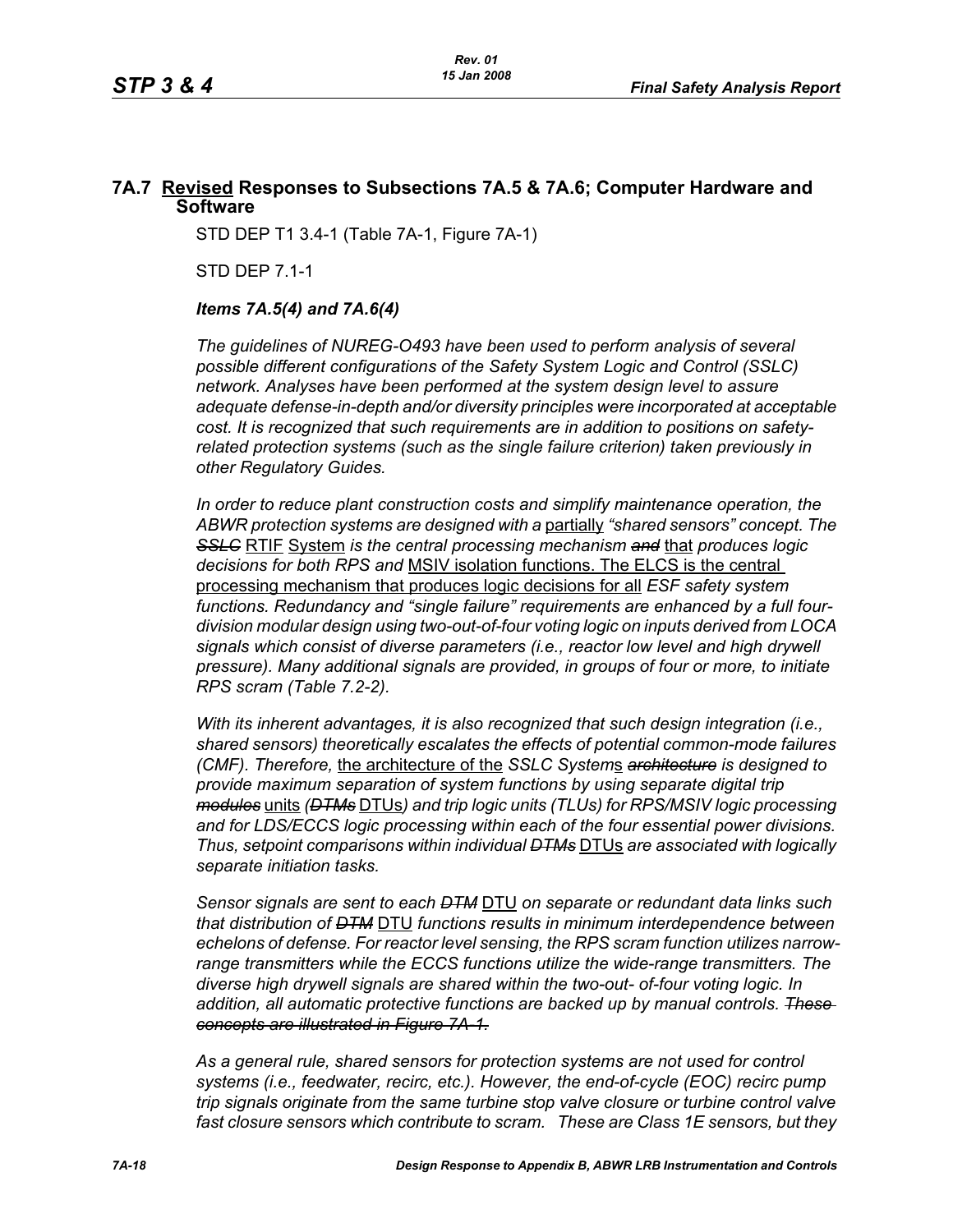*are not shared with other protection systems and the interface with the recirc system is naturally isolated via fiber-optic cable.*

*Another use for some of the protection shared signals involves the ATWS trip which activates the Fine Motion Control Rod Drive (FMCRD) run-in and alternate rod insertion (ARI) as diverse backup to hydraulic scram. However, this Class-1E-to-non-Class-1E isolated interface is a special case for mitigation of ATWS and is not a control system interface.* 

*The ABWR demonstrates strong multi-system diversity in its capability to shut down and cool the reactor core. There are four distinct systems for controlling reactivity and four distinct systems for cooling the core.* 

*Reactor Shutdown Systems*

- *(1) The RPS "failsafe" (i.e., scram on loss of power or data communications) hydraulic scram (Subsection 7.2.1.1.4).*
- *(2) The ATWS-mitigating DC-power-actuated air header dump valves (alternate rod insertion [ARI]) scram (Subsection 7.2.1.1.4.5).*
- *(3) The ATWS-mitigating rod run-in function utilizing fine-motion control rod drive (Subsection 7.7.1.2.2).*
- *(4) The Standby Liquid Control System (Subsection 7.4.1.2).*

*Reactor Core Cooling Systems*

- *(1) The Feedwater Control System (Subsection 7.7.1.4).*
- *(2) The High Pressure Core Flooder System (Subsection 7.3.1.1.1.1).*
- *(3) The turbine-driven Reactor Core Isolation Cooling System (Subsection 7.3.1.1.1.3).*
- *(4) The low pressure flooder mode of RHR (Subsection 7.3.1.1.4).*

*The Remote Shutdown System (RSS) also provides an independent means of actuating core cooling functions diverse from the plant main control room.*

*In summary, the ABWR design has incorporated defense-in-depth principles through maintaining separation of control and protection functions even though sensors are shared within protection systems. In addition, the shared sensors are designed within a full four division architecture with two-out-of-four voting logic.* 

*Diversity principles are incorporated at both the signal and system levels: (1) diverse parameters are monitored to automatically initiate protective actions which are also manually controllable; and, (2) multiple diverse systems are available to both shut down the reactor and to cool its core.*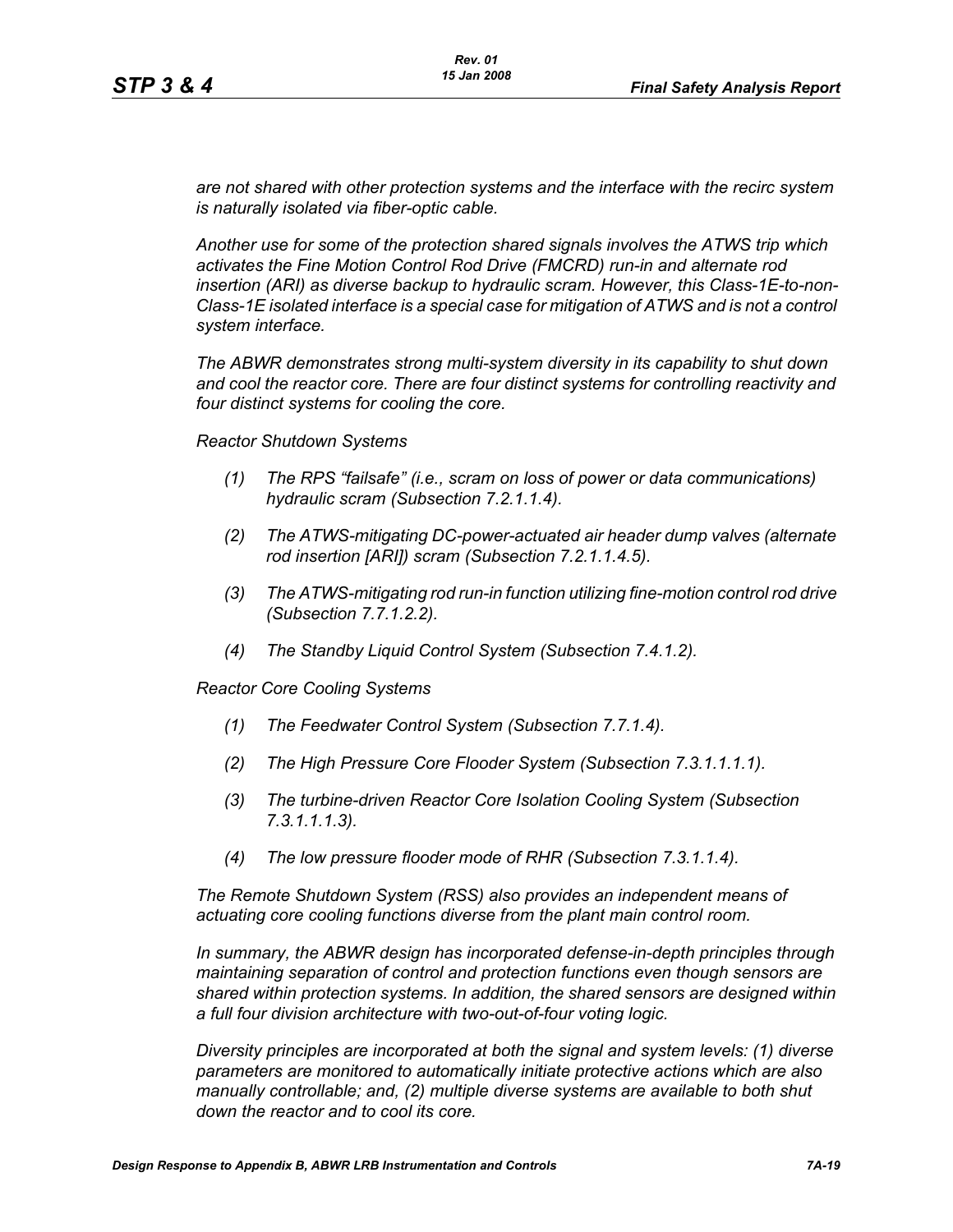Π

*Therefore, the ABWR fully meets the intent of NUREG-0493.*

#### *Items 6(1) and 6(3)*

*IEEE-603 has been reviewed, as has Regulatory Guide 1.153 which endorses IEEE-603.*

*The microprocessor hardware and software which make up the Safety System Logic and Control (SSLC)* systems *is designed to make logic decisions which automatically initiate safety actions based on input from instrument monitored parameters for several nuclear safety systems. As shown in Figure 7.1-2 of Section 7.1 and Figure 7A-1, the SSLC is not a nuclear safety system of itself, but is a means by which the nuclear safety systems accomplish their functions. In that sense, the SSLC is a component that* systems *integrates the nuclear safety systems.*

*Most positions stated in IEEE-603 (as endorsed by RG 1.153) pertain to the nuclear safety systems, and are similar to those of IEEE-279, which are addressed for each system in the analysis sections of Chapter 7. Safety system design bases are described for all I&C systems in Section 7.1, beginning at Subsection 7.1.2.2.*  Setpoints and margin may be found in Chapter 16 Instrument Setpoint Summary Report*.*

*The safety system criteria in Section 5* and the functional and design requirements in Section 6 *of IEEE-603 are not compromised by the introduction of the SSLC. All positions regarding single-failure, completion of protective actions, etc., are designed into the protection systems. All SSLC components associated with the protection systems are Class 1E and are qualified to the same standards as the protection systems.*

*Independence of the four SSLC electrical divisions is retained by using fiber-optic cable for cross- divisional communication such as the two-out-of-four voting logic. Capability for test and calibration is greatly enhanced by the SSLC's self-test subsystem (STS) as described in Subsection 7.1.2.1.6.*

*In summary, the hardware and software functions of the microprocessors used in the SSLC comply with applicable portions of IEEE-603 and Regulatory Guide 1.153 (i.e., quality, qualification, testability, independence). The remaining portions, which apply to the nuclear safety systems, are not compromised by the SSLC design, but are in fact enhanced by self-test.]\**

<sup>\*</sup> See Section 7A.1(1).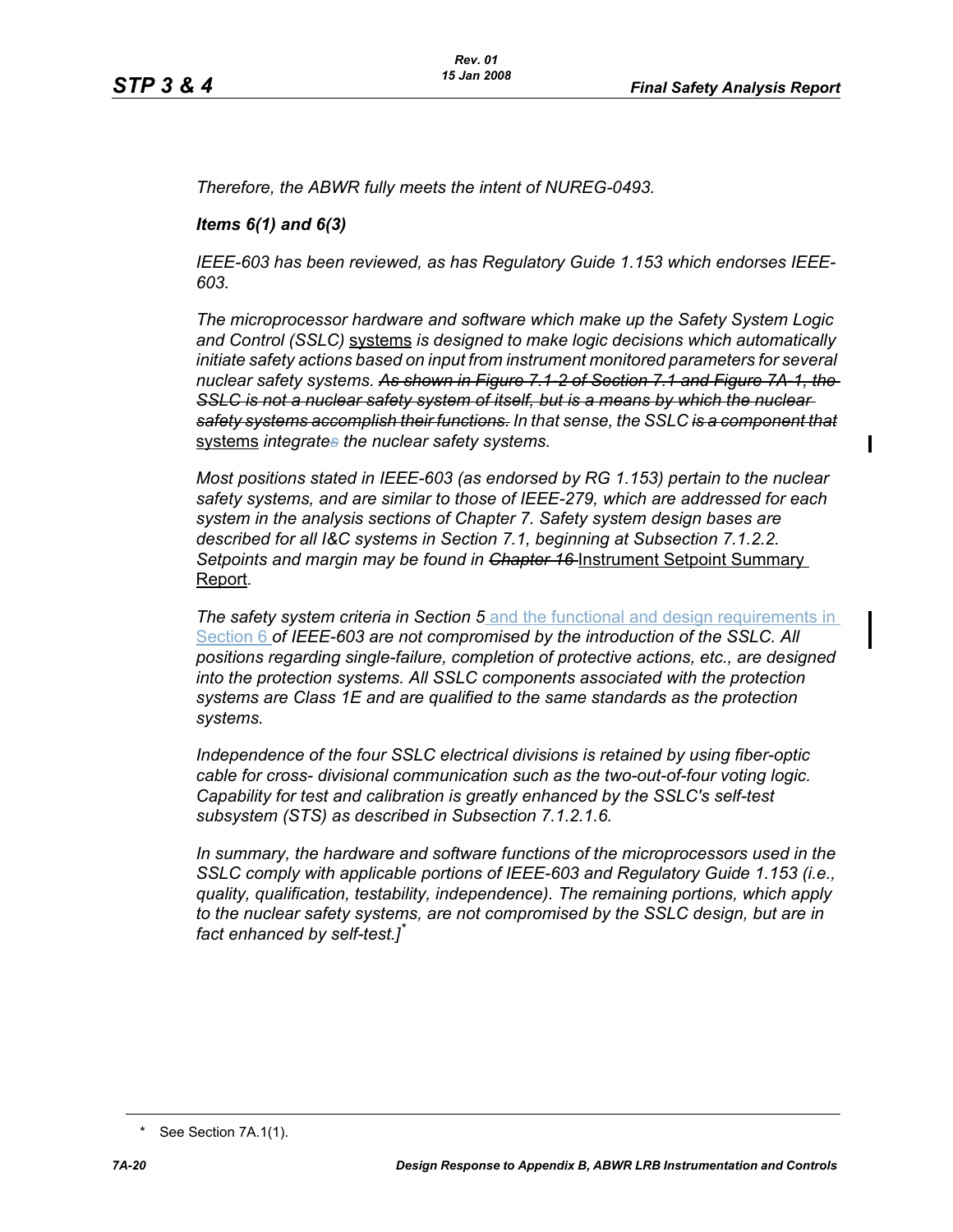#### **Table 7A-1 List of Equipment Interface with** *Essential MUX* **ECFs Signals (Typical)** Only the title for Table 7A-1 has changed. All data from this table is unchanged.